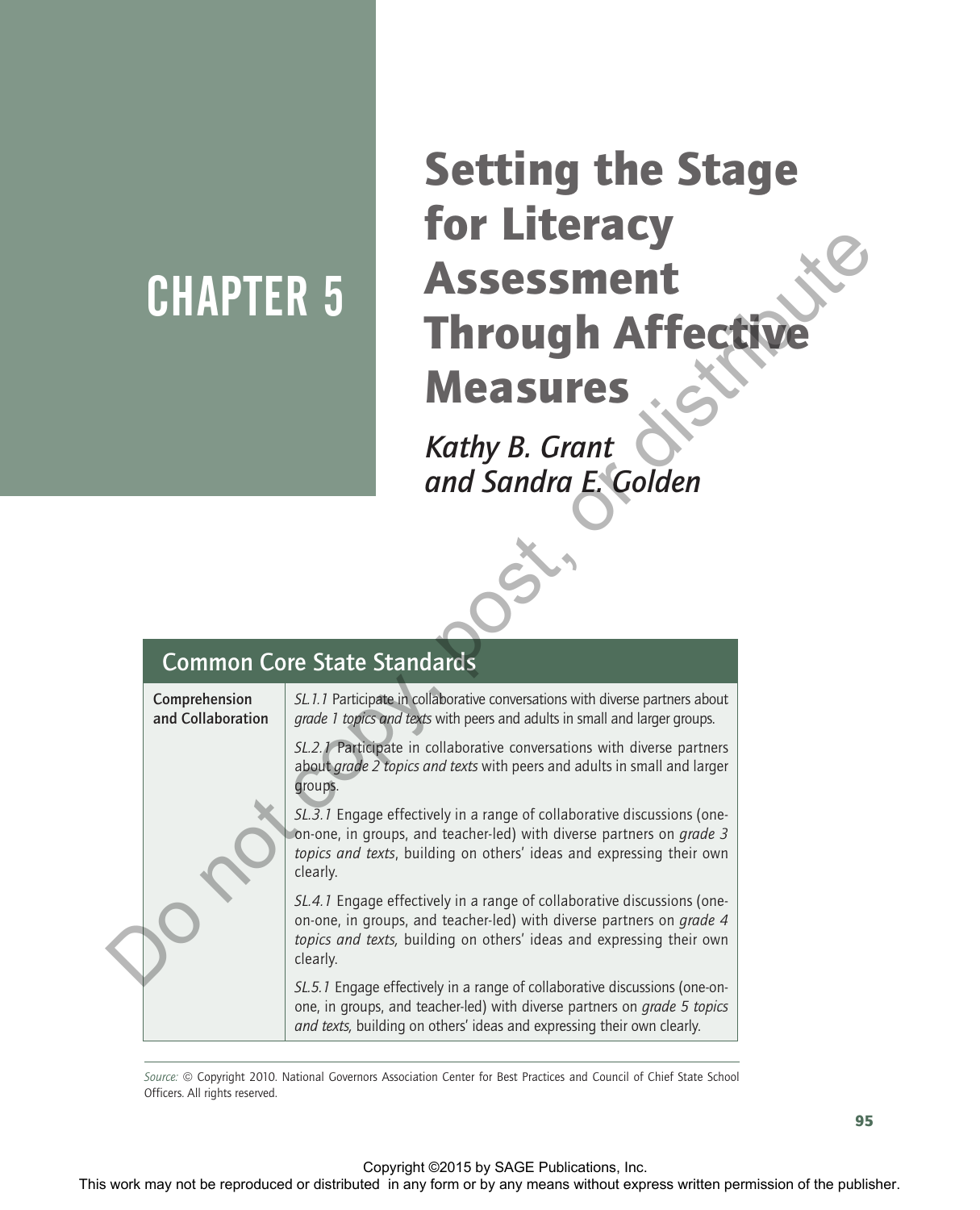### FOCUS QUESTIONS

- 1. How can a teacher use reading choices for reluctant readers?
- 2. What benefits can you name when employing reading interest and attitude surveys?
- 3. How could generating the characteristics of "strong" and "weak" readers help students as they progress into mature readers?
- 4. How can you envision using "buddy reading" in your classroom of fifth graders?
- 5. Explain your philosophy on using intrinsic versus extrinsic motivation with reluctant readers.

# Words in Action

### *Affective Measures*

As a new teacher in a fifth-grade classroom, Sheila's struggles include getting students into a reading regiment whereby they self-select books from the classroom library during their independent or free reading time at the end of the day. She notices smirks, frowns, and opposition when she announces free reading, especially from a small group of boys. Their resistance is palatable and makes for a difficult closing to the school day. Under-the-breath mutterings such as "Not again" and "Do we have to?" and other not-so-civilized terms are used. Sheila is in a quandary about how to make free reading enjoyable, yet instructional for students. This work may not be reproduced or distribution or by any form or by any form or by any form or by any form or by any means with the publisher or by any form or by any points of the publisher. This way no means weaken on

Thinking back to early in the school year, she had set up her classroom library with required fifth-grade text selections, as well as some fictional favorites of intermediate students. Where had she gone wrong? She steered away from informational texts because they were used for instructional resources. Sheila remembered students had asked if they could bring their own reading materials, but as a new teacher she was wary of the principal stopping by and seeing students reading *Car and Driver* magazine or some teenage fluff.

During the end-of-the-day reading, clock watching had become a favorite pastime of the students. *Gosh*, she thought, *when I was a student I looked forward all day to free reading. But is this really "free" for them? What steps can I take to reach a happy medium where students look forward to connecting with a good book? Or does that connection always need to be with a book? What will the administration or parents think if I allow other literacy resources such as comics, newspapers, magazines, graphic novels, or e-books on tablets?*

Sheila decided to reflect deeply on her quandary, ask other teachers what they did, and also approach her principal about the situation. Oh, yes, and she decided to ask the most important stakeholders—the students themselves.

# Setting the Stage for Literacy Assessment Through Affective Measures

Research has confirmed that students who enjoy reading perform significantly better than those who do not. Unfortunately, 37% of the students in the study reported they do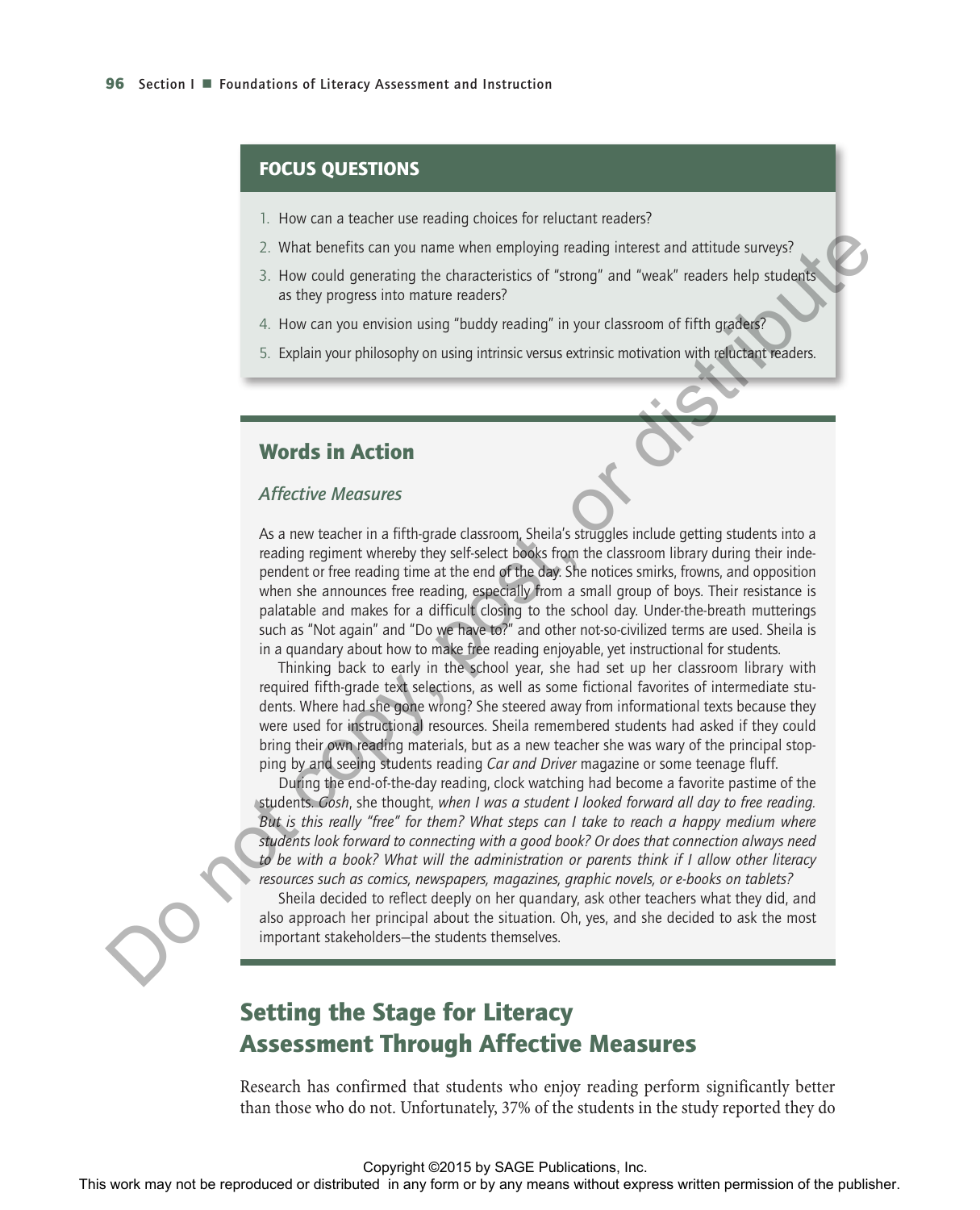not read recreationally at all (Gambrell, 2011). This could be attributed to lack of reading in the home; absence of books, magazines, or newspapers in the home; and low awareness of the genres of literature that students may find engaging. In Ontario, Canada, People for Education noted that in the group of third and sixth graders surveyed (240,000) only about half liked to read (Pattenaude, 2012).

However, reasons for the lack of student enthusiasm concerning reading can be varied and complex, as we shall see. Moreover, with the advent of Literacy 2014, educators need to embrace alternative methods of connecting students to reading through Internet resources, multimedia, as well as graphic novels, comic books, and magazines. Engaging students in various forms of literature is essential, especially when teachers can guide them in **purposeful reading**. For instance, introducing students to autobiographies, biographies, or memoirs is an opportunity for them to connect with subjects who may share similar traits, values, or cultural backgrounds. Literature and informational texts can also be purposeful for learning about other countries, states, or cities, and comparing and contrasting them with their own lives. Teaching students to read for purpose could increase their interest and motivation to read. Or the representation of the reproduced or distributed in the group<br>of the representation of the reproduced or distributed in any means were<br>distributed in a complete station of the control of the station or by a<br>station



**Reading motivation**, or the likelihood of **engagement** in reading or choosing to read, is critical for students to develop their full literacy potential. Engaging in reading is even more important than a student's family background of strong literacy promotion. Thus, stressing the importance of reading and promoting many opportunities for reading is critical to students' academic success and, ultimately, to their success and contribution as citizens in their community. Student motivation to read at home and in school decreases as children get older. Regrettably, decline in reading motivation appears to be the greatest from first through fourth grade (Guthrie & Wigfield, 2000). Therefore, as teachers, we need to ensure that students find enjoyment, value, and authenticity in reading.

It is important that we ask students the following: What makes a good reader? What strategies are crucial in proficient reading? What are weak readers lacking (Johnson, 2005)? By allowing students to understand what strong readers do to process text through **strategies** such as inferencing, making connections, visualizing, determining importance, synthesizing, questioning, and using effective text structures—weaker readers can be taught to approach text more like strong readers (p. 766).

Edmunds and Bauserman (2006) found that teachers voice definitive concerns about students' motivation, and it can be concluded that teachers must become active literacy educators in the classroom and promote the importance of literacy. In surveying teachers, they noted the need to

- foster a genuine love of literacy in the classroom;
- boost the confidence of reluctant readers:
- promote at-home recreational reading;
- stress intrinsic, instead of extrinsic, motivation to read;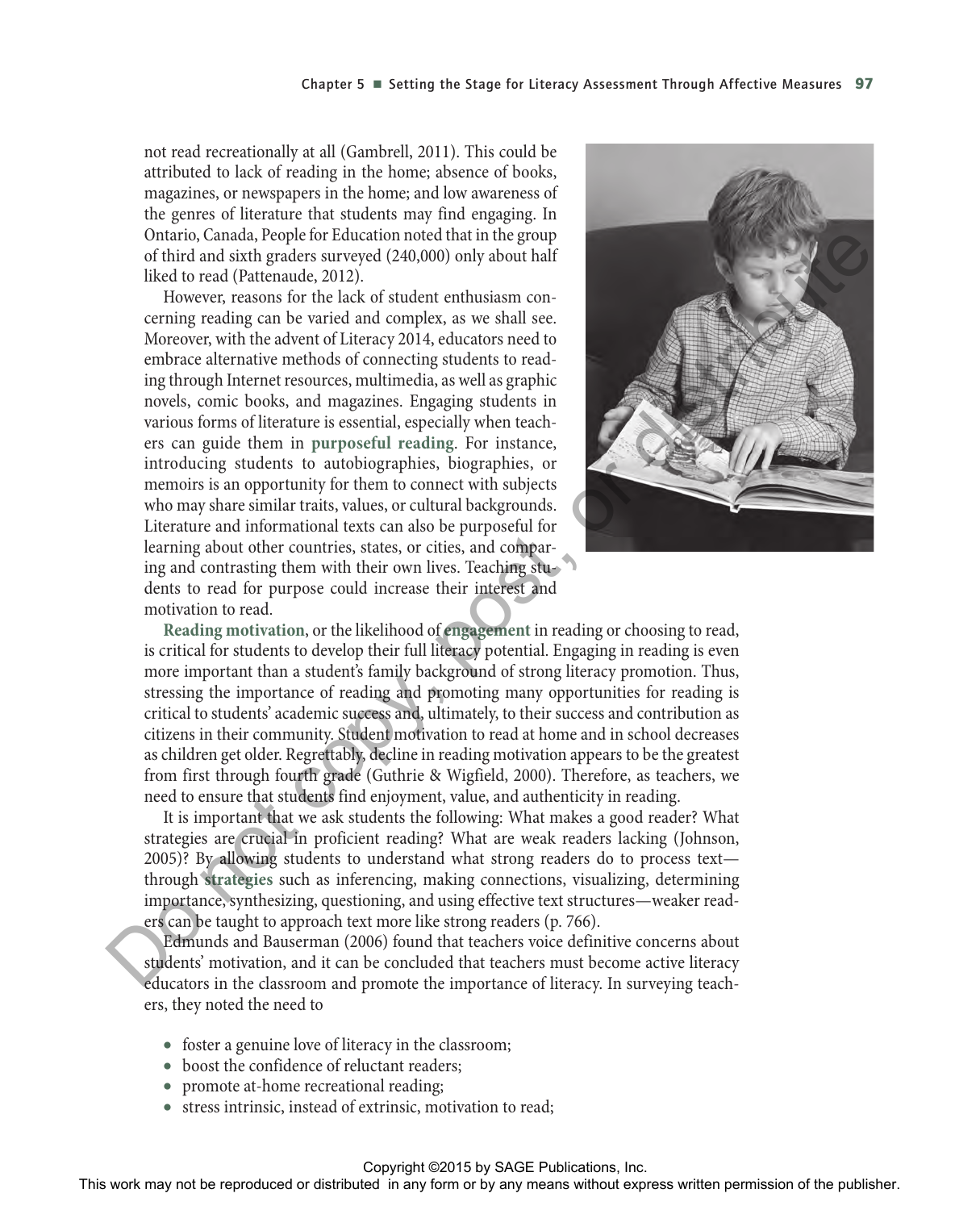- address peer reading opportunities; and
- turn negative comments about reading into positive ones.

As found in Edmunds and Bauserman's (2006) study, motivating students as readers is complex and requires a high level of literacy engagement that students will find interesting, relevant, and meaningful. Throughout this chapter, issues of reading engagement, motivation, and identity will be addressed.

Adolescent students who participate in programs that connect literacy with reallife out-of-school issues and personal interests indicate more positive feelings about reading and writing in school. (Ivey & Broaddus, 2001, p. 354)

# Establishing Purposes for Reading and Writing

As you have learned in earlier chapters of this book, no two students are alike; thus, how teachers facilitate reading instruction in the classroom is critical to how students will approach reading and writing, specifically younger students. As teachers of reading, we have to guide students to become self-engaged readers. To engage students in becoming successful readers and writers, it is important to set the stage for reading and writing by providing them with skills and strategies for purposeful reading and writing. As children explore the academic content areas, they need to know and understand purposeful strategies for reading and writing that are based on context. These contexts should be authentic so that students can connect what they are learning and reading to their lives. These meaningful experiences can include learning about their community, learning about the sociocultural aspects of their lives, reading for entertainment, and reading for real-life experiences, such as desired careers. The rest of the state of the rest or distributed.<br>
This calineary of the rest or distributed in any form or by any means we are the rest or the publisher or the state or the state of the publisher and the publisher and th

Furthermore, teachers need to provide students with opportunities to explore various genres of reading and writing to pique their interest (Ivey & Broaddus, 2001). When students have a choice in reading and writing, engagement and motivation are dynamic. Ivey and Broaddus contend that teaching strategies for reading and writing are critical and "should be embedded in the context of diverse genres and multiethnic children's and adolescent literature that inspires students and evokes personal responses" (2001, p. 356). A growing body of research on motivation, choice, and interest is showing that young adolescents engage in purposeful and strategic reading outside of the classroom, further suggesting that when given a choice students possess the necessary skills to have good literacy experiences. For instance, young adolescent girls are more likely to choose books that relate to them socially, personally, or in their future career goals.

Therefore, children need to have a purpose for reading and writing to engage them in ways that motivate and interest them to read and write in the classroom. A study conducted by Fisher and Frey (2012) found that when students are given essential questions that evoke critical thinking, they are more likely to read for inquiry, which leads to reading with a purpose.

Allington and Gabriel (2012, p. 10) noted that the two most powerful design factors for improving reading motivation and comprehension were student access to many books and personal choice of what to read.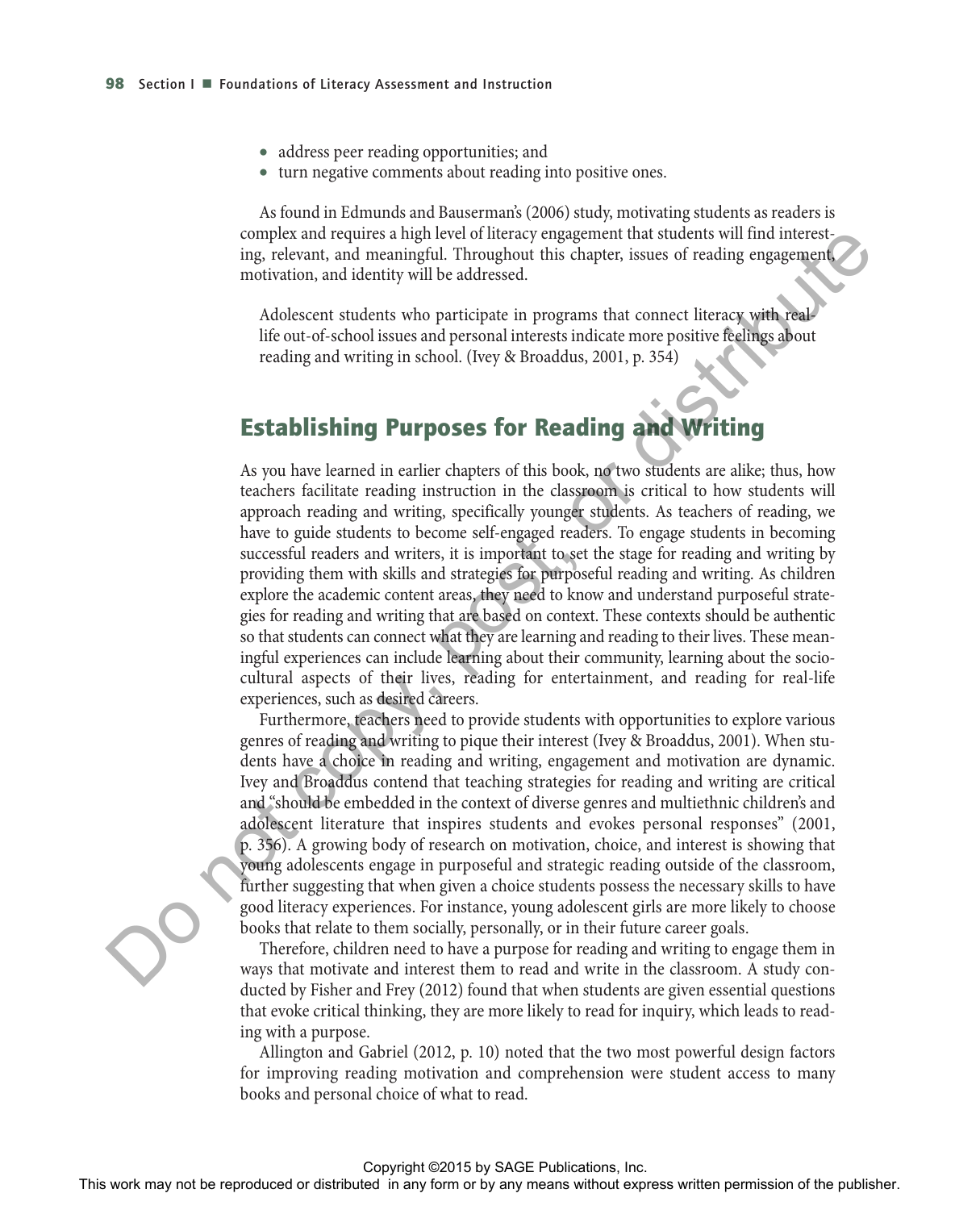Reading is a multifaceted process involving word recognition, comprehension, fluency, and motivation. Learn how readers integrate these facets to make meaning from print. (Leipzig, 2001, para. 1)

As readers ourselves, we come to the act of reading with certain preconceptions and beliefs. It is critical to note that our students, likewise, enter into reading with various preconceptions (e.g., trepidation or enjoyment), specific interests (e.g., wolves or princesses), and motivations (e.g., "How fast can I get through this task?" or "How long will the teacher let us read?") that impact a classroom literacy community. The questions in Table 5.1 are designed to help you get a handle on your own preconceptions regarding reader preference. As materials when the burst is the relation of the results with extributed in any form or burst may not be reproduced to the relation of the relation of the relation of the relation of the relation of the relation of the

### Table 5.1 Prereading and Postreading Preference Guide

*Directions:* As you read Chapter 5, think about your preconceptions in the areas of student literacy interests, motivations, and sustaining a classroom literacy community.

After a collaborative discussion, label A for general agreement with the statement or D for general disagreement with the statement. The lines following the statements are provided for any "well . . . buts." After completing Chapter 5, go back to review your preferences and indicate an A or D on the second line. Be prepared to support you decision and/or revision in thinking.

- 1. Engaged readers will always remain that way, while disengaged readers will remain unmotivated to read.
- \_2. Teachers should always choose books students should read during their sustained reading time; choices should be limited.
	- 3. Reading incentives such as small gifts to get students to read should be used to provide extrinsic motivation.
	- 4. A student's reading identity can be positive or negative; teachers should gather this information through individual conferences and surveys.
		- Buddy reading activities can serve to benefit student efficacy in literacy.

### Making Connections

Take a moment and work in small groups to discuss how content-specific reading and writing can be developed to engage students in purposeful activities that promote strong academic and literacy experiences. Think of essential questions that address students' social and personal lives and evoke purposeful reading and writing activities. Explain why and how those questions will arouse interest and motivation.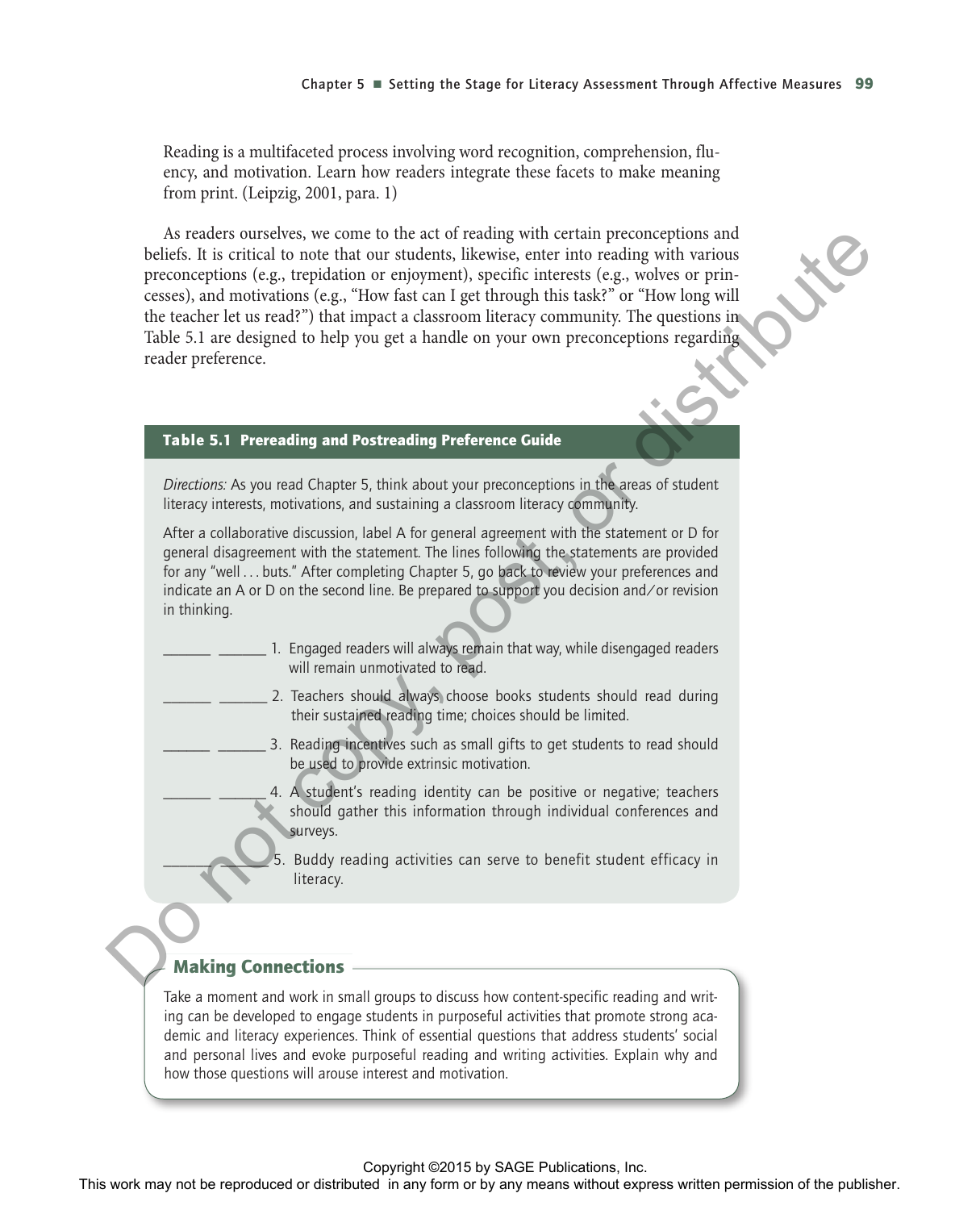### Making Connections

Now, reflect on your own unconscious process for purposeful reading and writing. What do you do that is automatic when you read? What is your conscious approach for purposeful reading and writing? Do you develop questions in your mind that keep your reading and writing focused on the overall purpose for reading? Write on your process for purposeful reading and writing, and then share with your colleagues.

# Student Definitions of Reading and Writing

Definitions of reading and writing vary widely. Walcutt (1967) defined reading as the ability to decode symbols to develop mastery skills for comprehending printed materials. The development and teaching of reading is a complex process that involves skills and strategies to help students read fluently with comprehension. But it is not just the ability to decode symbols, read fluently, and comprehend what is read; it also involves sustaining engagement and motivation to read (Leipzig, 2001). As teachers, providing students with reading skills and reading strategies is essential to how they experience reading and reading success. Afflerbach, Pearson, and Paris (2008) offer two unique interpretations of reading skills and reading strategies: written permission of the reproduced or the results of the reproduced in any form or by an any form or by any interest the publisher.<br>
Student Definitions of Reading and Writing and the relationship of the publisher or bu

- Reading skills are automatic actions that result in decoding and comprehension with speed, efficiency, and fluency and usually occur without awareness of the components or control involved.
- Reading strategies are deliberate, goal-directed attempts to control and modify the reader's efforts to decode text, understand words and construct meanings of test. (p. 368)

Effective reading instruction should engage students in authentic and meaningful skills and strategies that foster cognitive responses to reading, responses such as motivation, self-regulation, and self-assessment. Effective reading instruction should also influence students to automatically use good strategies for comprehension and reading for purpose (Cziko, Greenleaf, Hurwitz, & Schoenbach, 2000). When students are equipped with various strategies and the skills needed to decode text, engagement and interest are strengthened and students are able to experience various reading tools. They will have greater opportunity to try different skills when text meaning requires more complex thinking.

We now know with greater certainty that children who have made positive associations with reading tend to read more often, for longer periods of time, and with greater intensity. (Henk & Melnick, 1995, p. 470)

### Making Connections

With a partner, identify effective skills and strategies that promote children's reading for purpose, develop comprehension, and encourage motivation. How do you know that these serve those purposes?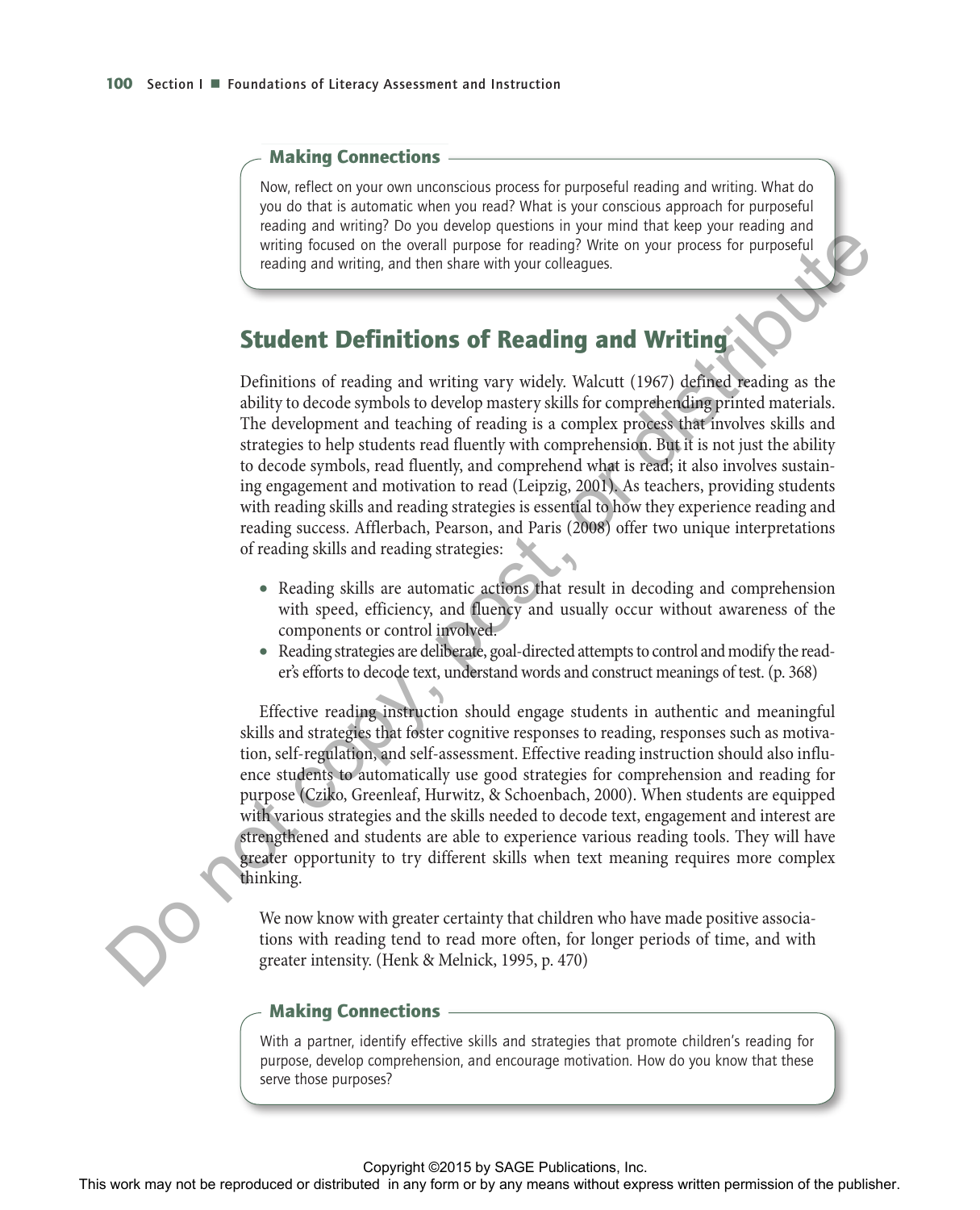# Literacy Agency Self-Assessment: Self-Efficacy

Students' self-perceptions of their ability to read influence their reading experiences. Henk and Melnick (1995) suggest that students who perceive high self-efficacy in their reading abilities are more engaged than those students with low self-efficacy in their reading abilities. Consequently, self-efficacy will have a huge impact on how students experience the text and their motivation to read. Thus, providing students with ways to affirm their beliefs about their reading abilities could be beneficial not only for the students but also for the teacher. The Reader Self-Perception Scale (RSPS; Henk & Melnick, 1995) measures how students perceive themselves as readers. Reading success or lack thereof could be attributed to the students' perception of their reading. The RSPS is based on four sources:

- 1. Progress: A child's perception of present reading performance compared with past performance.
- 2. Observational comparison: How a child perceives his or her reading performance as compared with those of classmates.
- 3. Social feedback: Direct and indirect input about reading from teachers, classmates, and people in the child's family.
- 4. Physiological states: Internal feelings the child experiences during reading (p. 472).

The RSPS can be a valuable tool in the classroom to inform and perhaps affirm students' perceptions of themselves as readers (see Table 5.2). Teachers can then use the information to develop instruction and strategies to help engage struggling readers with more positive reading experiences.

# Literacy Self-Regulation

Starting young readers on the path to **self-regulated learning** is a critical component of literacy instruction that begins in preschool (McTigue, Washburn, & Liew, 2011). This means a student should strive to maintain a positive attitude when encountering reading difficulties, remaining flexible and seeking support when needed. Furthermore, **eco-resiliency** is the ability to exert control over the reading task when called for (Block & Block, 1980). Coupled with academic resiliency (defined in the next paragraph), students intuitively recognize the difference between conscious behaviors in a reading setting and those on the playground. Underlying all is the socioemotional skill of self-esteem, which gives students confidence that they can reach their reading goals through self-monitoring and checking. results of the results of the state of the state or distributed in any formulate the reproduced in the reproduced in any form or by any means with synchronic permission of the results with the publisher of the publisher o

In a responsive classroom, students are engaged in literacy tasks, yet do not hesitate to seek help from knowledgeable others. This may be the teacher, aide, another student, or a classroom volunteer. In this manner, students develop **academic resiliency**—that is, the ability to persevere through challenging academic tasks. Table 5.3 contains a checklist of academic resilient behaviors observed during literacy activities.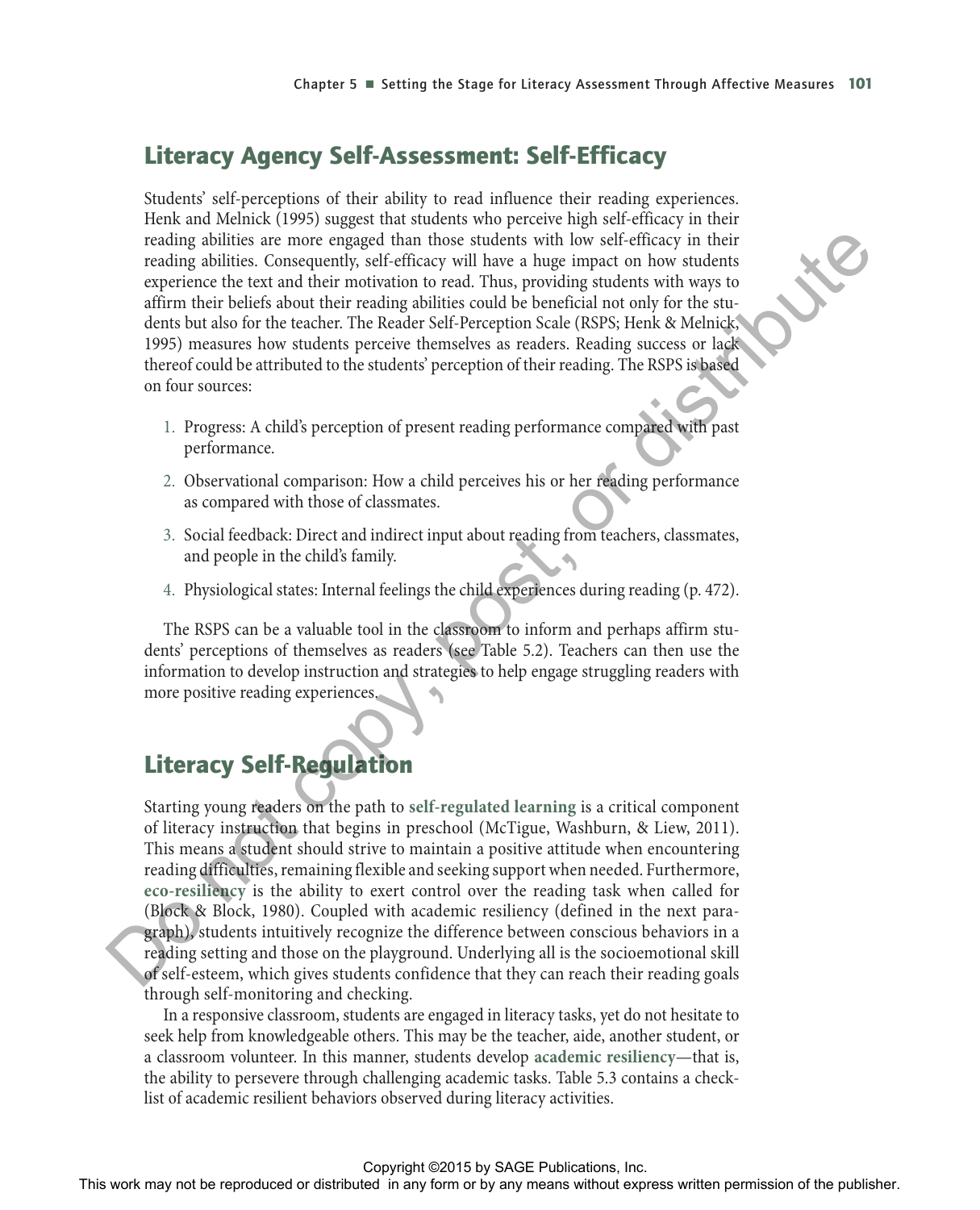

Other evidence: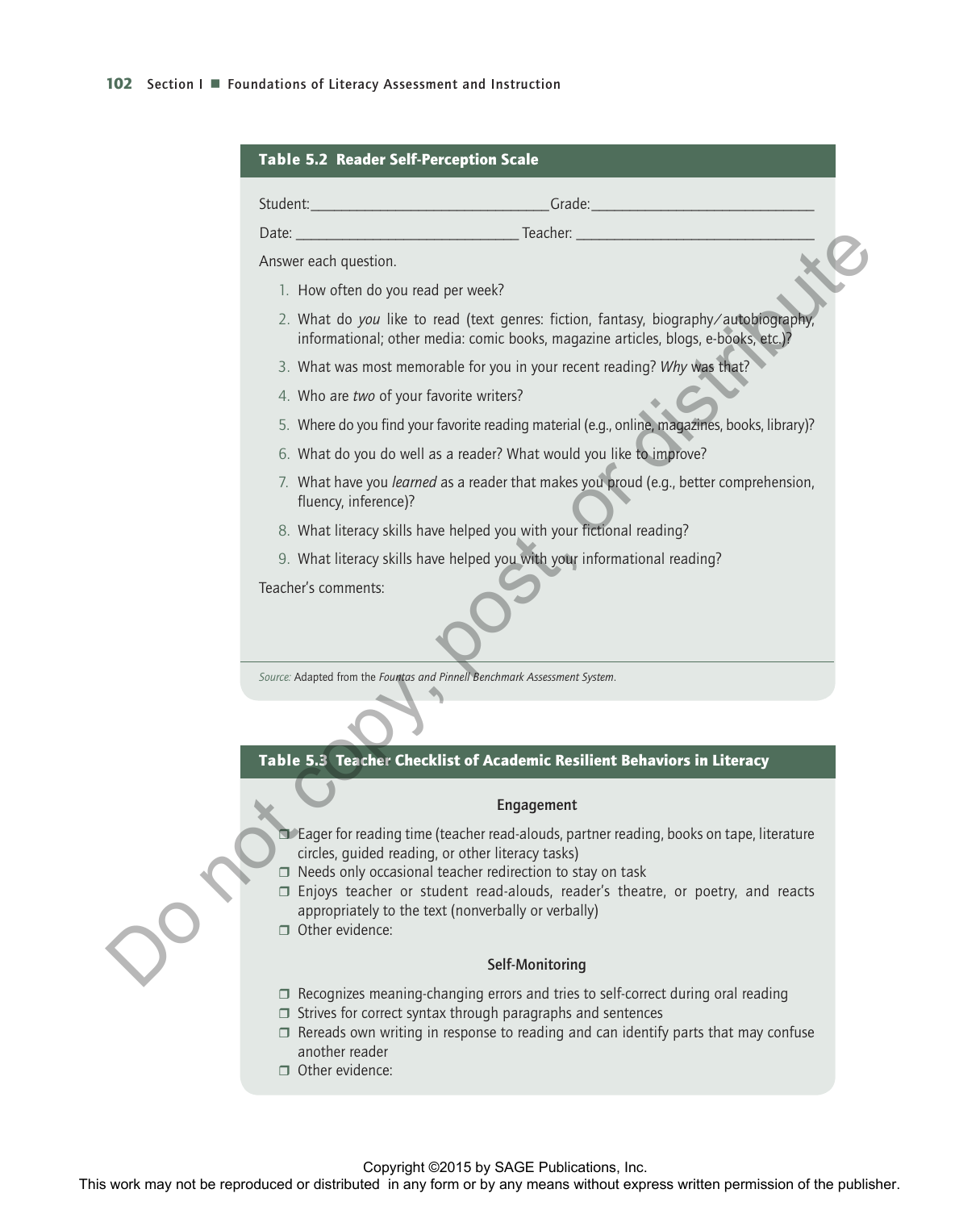#### Help-Seeking

- $\Box$  Uses class resources (e.g., dictionary, Internet) for academic growth
- $\Box$  Asks other students or adults for explanations when confused
- Other evidence:

*Source:* Adapted from McTigue et al. (2011).

### Making Connections

Reflect on your own experience as a reader and/or writer, and write about that experience. Think about a time when you were successful, and then think about a time when you were not as successful. Describe specific literacy incidents demonstrating self-regulated learning, eco-resiliency, self-efficacy, and academic resiliency. How have these incidents changed your notions of reading and seeking support when confused?

# Enjoyment of Reading: Interest and Attitudes

Greenwood (2007) and his in-service teachers had pupils in Grades 1 through 8 complete the sentence stem, "Reading is . . . " (p. 37). This research acknowledged how critical it is to converse with students about their definitions of reading and to take the time to listen to their responses, noting the variety of definitions and complexities of literacy. Some powerful definitions of reading begin this section. Interesting to note is the **transformational literacy** perspective these students choose to include. The context may not be represented or the repression of the repression of the repression of the publisher. The repression of the publisher or the publisher of the publisher. This were also that the publisher of the publis

- "Reading is a separate definition for everyone because when people read they see different things than those around them."
- "Reading is powerful words on a page to transform a reader."
- "Reading is staying up all night to find out what happens next."
- "Reading is comprehension and understanding of text. Though to many reading a book can mean simply saying aloud the words, truly understand[ing] the words is a bigger part of reading. In addition, thinking afterwards about what you read is a big part of the reading process." (p. 37)

In this chapter's introduction, we provided quotes citing the declining lack of interest in text-based reading, as well as ongoing teacher concerns about reader motivation, negativism, goal setting, confidence, and **extrinsic rewards** for reading, especially for reluctant and/or struggling readers. We should note, students who are strong readers but choose not to pick up a book for leisure reading were previously labeled **alliterate**, able to read but choosing not to. We prefer to call them **reluctant readers**.

We highly recommend, as the school year starts, that teachers take the time to understand their students' interest or lack of interest in reading, as well as their attitudes when approaching reading tasks. There are various ways to uncover interest in and attitudes about reading for diverse learning styles: drawing pictures, performing oral reading,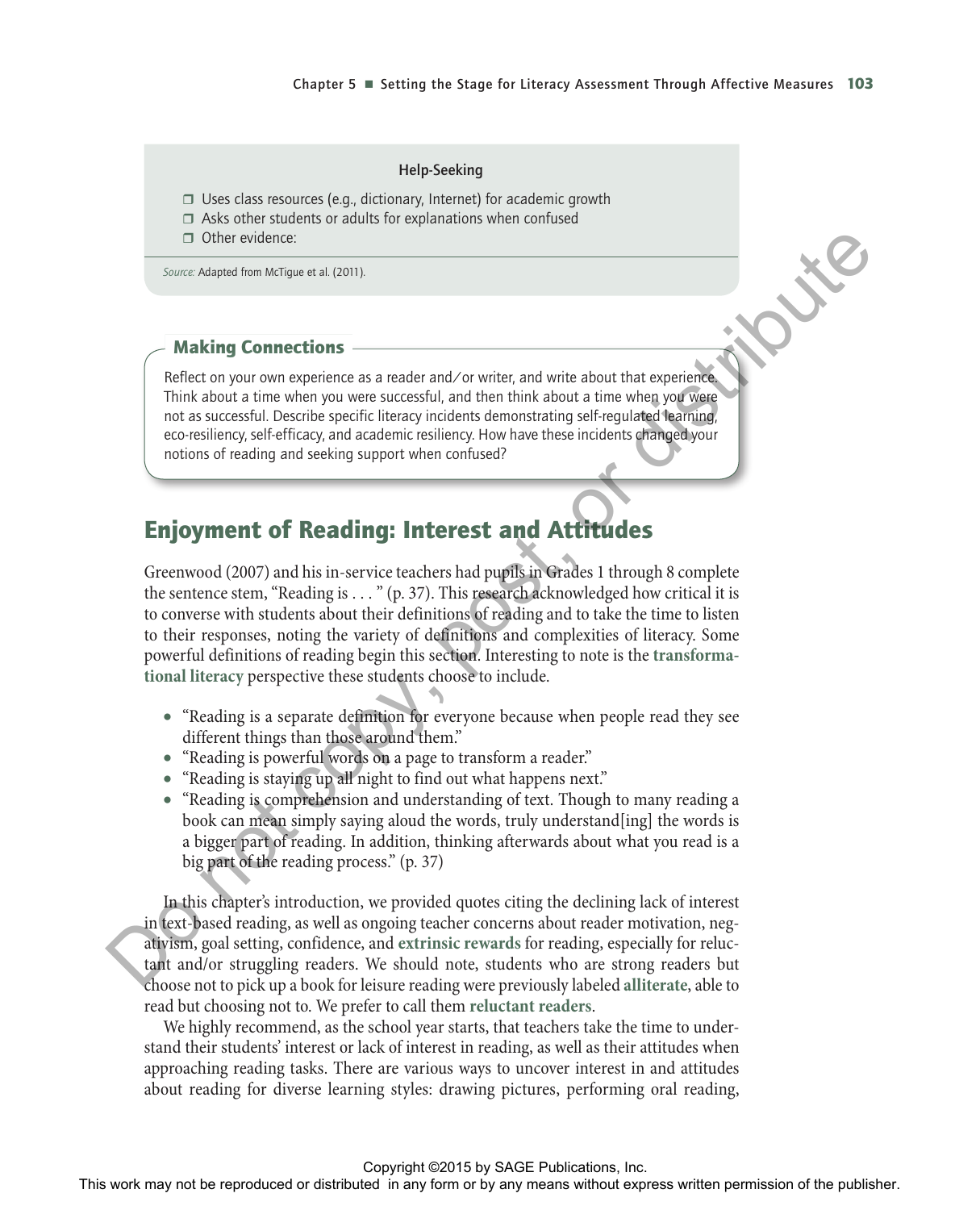employing symbols, and observing body response, as well as using traditional questionnaires or surveys. The data from these interest and attitude questionnaires and surveys will determine how instruction is designed. Additionally, the information gathered will provide teachers with information as to who is struggling, who is a reluctant reader, and who lacks motivation. Our advice is to make use of ongoing observations of readers through on-the-spot analysis of responses and to make the inventory sessions engaging for students.

### What Makes a Good Reader?

Little information is available on how to assess student understanding of what makes a proficient reader. Johnson (2005) developed a "good reader" open-ended series questionnaire (see Table 5.4) to name some things students have observed strong and poor readers do. who had to movies or distributed or distributed or distributed or distributed in any form or between the publishers and the more of the more of the more of the more of the publisher. This was a profit of the publisher rea

### Table 5.4 What Makes a Good Reader?

- 1. Do you know any good readers? Who?
- 2. How do you know he or she is a good reader?
- 3. Name some things good readers do when they read.
- 4. Name some things poor readers do when they read.
- 5. What kind of reader are you? Tell why.

*Source:* Johnson (2005).

Johnson administered the questionnaire at the beginning of school in August, then readministered it in January to note changes in responses. Overall "good readers" were found to have the following characteristics:

- Read with expression
- Make no mistakes/read fast
- Read a lot
- Memorize
- Correct/reread
- Sound out
- Don't skip pages
- Monitor/don't give up
- Ask questions/make connections
- Take their time/understand
- Use strategies/infer
- Overview/preview
- Retell

On the other hand, "poor" readers exhibited the following characteristics:

- Read with little expression/read too fast
- Don't read a lot/pretend to be done
- Don't correct
- Become bored with reading
- Don't select "just right" books
- Don't enjoy reading
- Don't finish books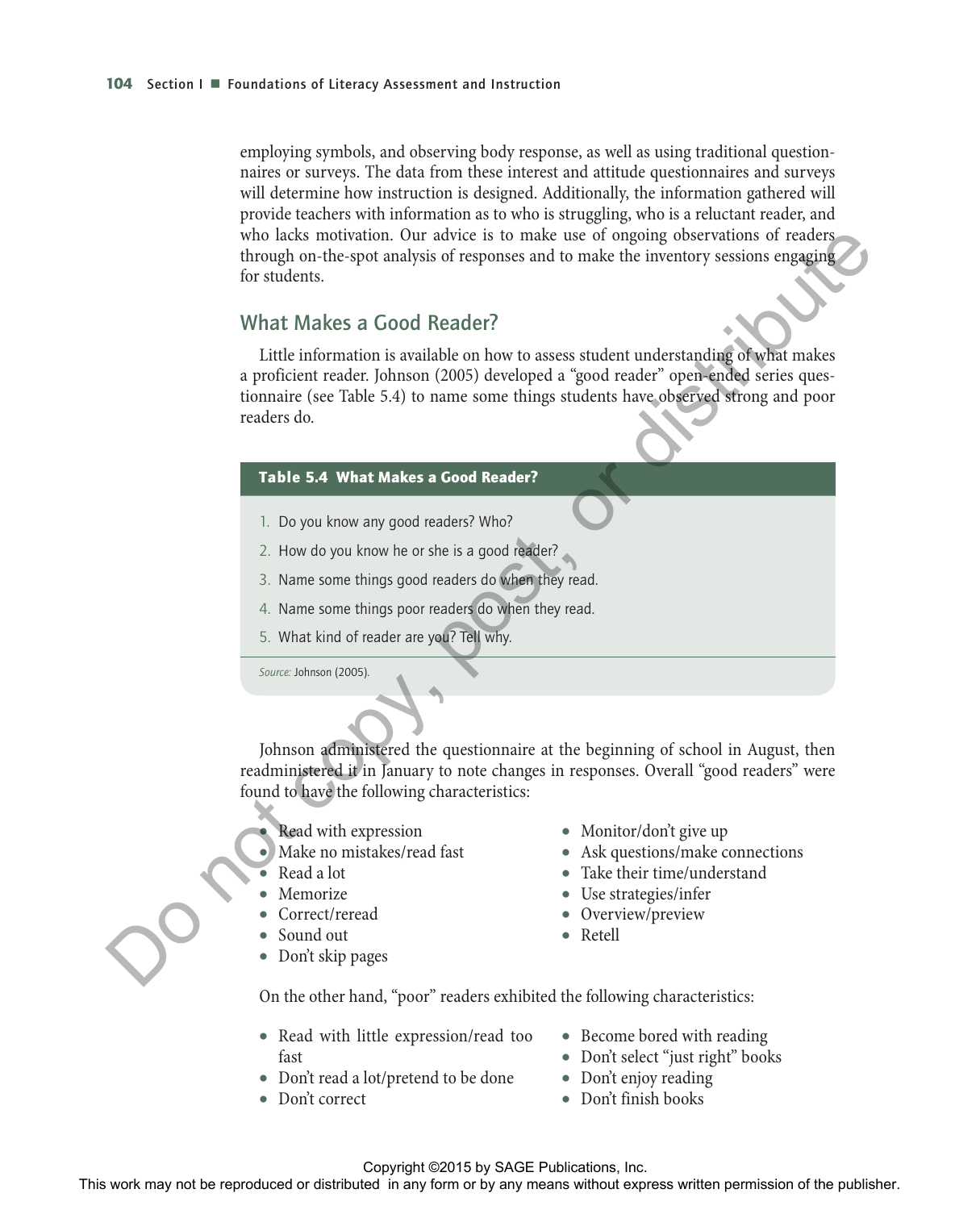- Don't make connections/use strategies
- Don't ask questions
- Only look at pictures
- Sound out/skip parts
- Don't understand what they read
- Don't monitor or go back
- Can't finish/get stuck
- Read slowly

### Reader's Interest Inventory Analysis

| The changing definitions of students as strong or weak readers evolved as students<br>observed peer literacy behaviors. By watching peers and conversing about the current<br>reading selection, a powerful connection with literacy was established. Moreover, stu-<br>dents developed stamina as they followed a classroom schedule assigning reading times.<br>They became more aware that they have control over their reading behaviors and gained<br>resiliency and became mature readers.                                                                                                                                                                                                                                                                                                                                                                                                                                                                                                                     |                                            |                           |             |  |
|----------------------------------------------------------------------------------------------------------------------------------------------------------------------------------------------------------------------------------------------------------------------------------------------------------------------------------------------------------------------------------------------------------------------------------------------------------------------------------------------------------------------------------------------------------------------------------------------------------------------------------------------------------------------------------------------------------------------------------------------------------------------------------------------------------------------------------------------------------------------------------------------------------------------------------------------------------------------------------------------------------------------|--------------------------------------------|---------------------------|-------------|--|
| <b>Reader's Interest Inventory Analysis</b>                                                                                                                                                                                                                                                                                                                                                                                                                                                                                                                                                                                                                                                                                                                                                                                                                                                                                                                                                                          |                                            |                           |             |  |
| We developed a Reader's Interest Inventory to learn more about students and also to<br>help discern their affective responses to questions. This inventory elicits verbal responses,<br>but as an observant teacher, you can also learn about students through their affective<br>reactions. Oftentimes, students will give answers they believe the teacher wants to hear;<br>however, nonverbal cues may yield more authentic reactions. Using verbal and nonverbal<br>cues may yield more accurate information needed to develop instruction for students.<br>This is especially important in working with English language learners (ELLs).<br>The Reader's Interest Inventory Analysis in Table 5.5 is meant to be administered<br>orally prior to an individual reading case study and contains 16 broad-based questions<br>(that can be shortened) to prompt student responses. Observational opportunities exist<br>for teachers to note an affective responses based on each question, along with a 4-point |                                            |                           |             |  |
|                                                                                                                                                                                                                                                                                                                                                                                                                                                                                                                                                                                                                                                                                                                                                                                                                                                                                                                                                                                                                      |                                            |                           |             |  |
| Table 5.5 Reader's Interest Inventory Analysis                                                                                                                                                                                                                                                                                                                                                                                                                                                                                                                                                                                                                                                                                                                                                                                                                                                                                                                                                                       |                                            |                           |             |  |
| Teacher:                                                                                                                                                                                                                                                                                                                                                                                                                                                                                                                                                                                                                                                                                                                                                                                                                                                                                                                                                                                                             | Grade:                                     |                           |             |  |
| Study Pseudonym:                                                                                                                                                                                                                                                                                                                                                                                                                                                                                                                                                                                                                                                                                                                                                                                                                                                                                                                                                                                                     |                                            | Date:                     |             |  |
|                                                                                                                                                                                                                                                                                                                                                                                                                                                                                                                                                                                                                                                                                                                                                                                                                                                                                                                                                                                                                      | 1. Do you like reading?                    |                           |             |  |
| Response:                                                                                                                                                                                                                                                                                                                                                                                                                                                                                                                                                                                                                                                                                                                                                                                                                                                                                                                                                                                                            |                                            |                           |             |  |
| 4-Scale Rating                                                                                                                                                                                                                                                                                                                                                                                                                                                                                                                                                                                                                                                                                                                                                                                                                                                                                                                                                                                                       |                                            | <b>Affective Response</b> |             |  |
| 3-High Reading Interest<br>2-Moderate Reading Interest<br>1-Low Reading Interest<br>0-No Reading Interest                                                                                                                                                                                                                                                                                                                                                                                                                                                                                                                                                                                                                                                                                                                                                                                                                                                                                                            | $\odot$                                    | $\bigodot$                | ⊗           |  |
|                                                                                                                                                                                                                                                                                                                                                                                                                                                                                                                                                                                                                                                                                                                                                                                                                                                                                                                                                                                                                      |                                            |                           | (Continued) |  |
| This work may not be reproduced or distributed in any form or by any means without express written permission of the publisher.                                                                                                                                                                                                                                                                                                                                                                                                                                                                                                                                                                                                                                                                                                                                                                                                                                                                                      | Copyright ©2015 by SAGE Publications, Inc. |                           |             |  |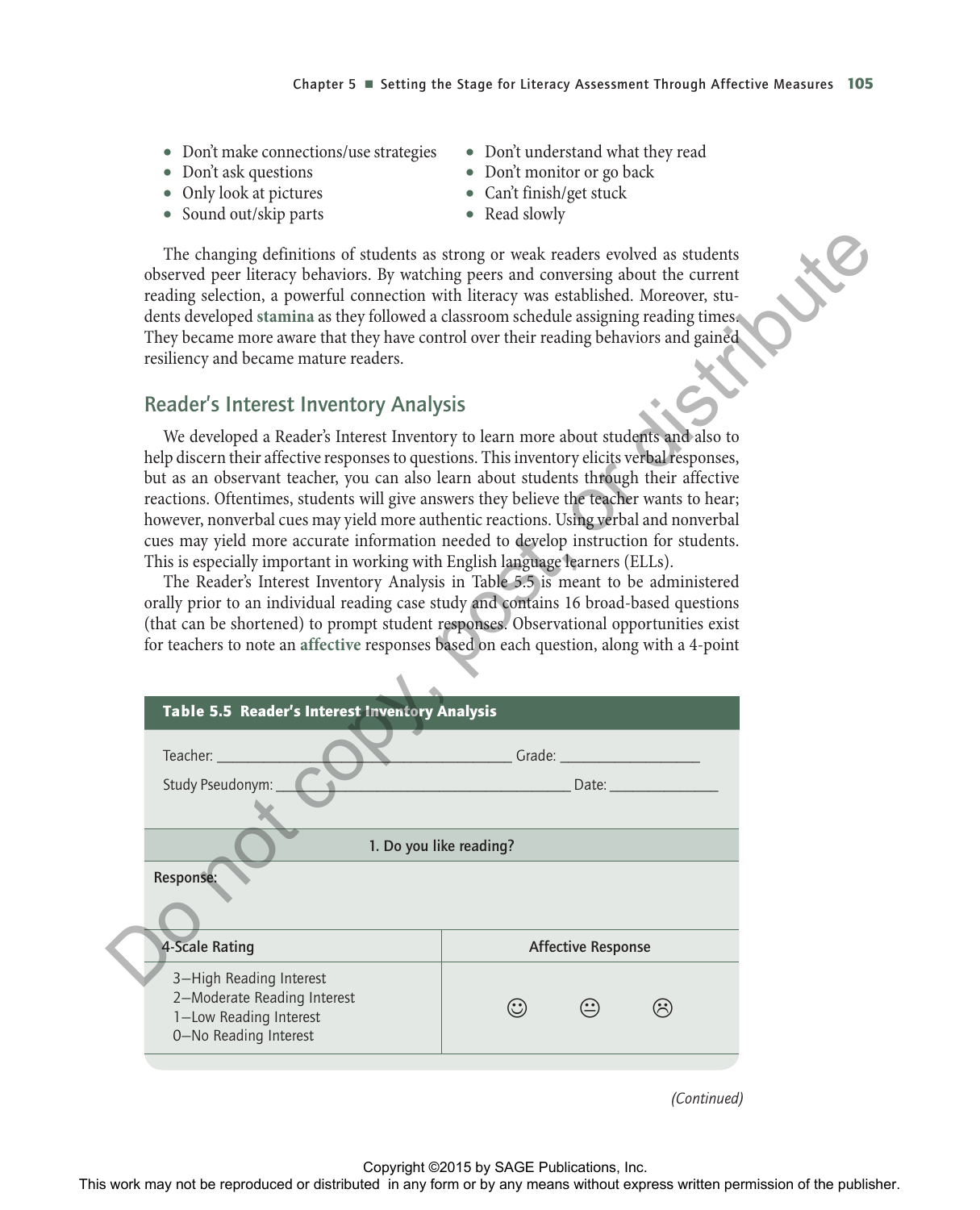| 2. What is your favorite thing about reading?                                                             |         |                           |         |
|-----------------------------------------------------------------------------------------------------------|---------|---------------------------|---------|
| Response:                                                                                                 |         |                           |         |
| 4-Scale Rating                                                                                            |         | <b>Affective Response</b> |         |
| 3-High Reading Interest<br>2-Moderate Reading Interest<br>1-Low Reading Interest<br>0-No Reading Interest | $\odot$ |                           |         |
| 3. What is your least favorite thing about reading?                                                       |         |                           |         |
| Response:                                                                                                 |         |                           |         |
| 4-Scale Rating                                                                                            |         | <b>Affective Response</b> |         |
| 3-High Reading Interest<br>2-Moderate Reading Interest<br>1-Low Reading Interest<br>0-No Reading Interest | $\odot$ | $\bigodot$                | $\odot$ |
| 4. What is your favorite book you have ever read?                                                         |         |                           |         |
| Response:                                                                                                 |         |                           |         |
| 4-Scale Rating                                                                                            |         | <b>Affective Response</b> |         |
| 3-High Reading Interest<br>2-Moderate Reading Interest<br>1-Low Reading Interest<br>0-No Reading Interest | $\odot$ | $\odot$                   | ☺       |
| 5. Do you have books of your own? What types?                                                             |         |                           |         |
| Response:                                                                                                 |         |                           |         |
| 4-Scale Rating                                                                                            |         | <b>Affective Response</b> |         |
| 3-High Reading Interest                                                                                   |         | ☺                         | ☺       |

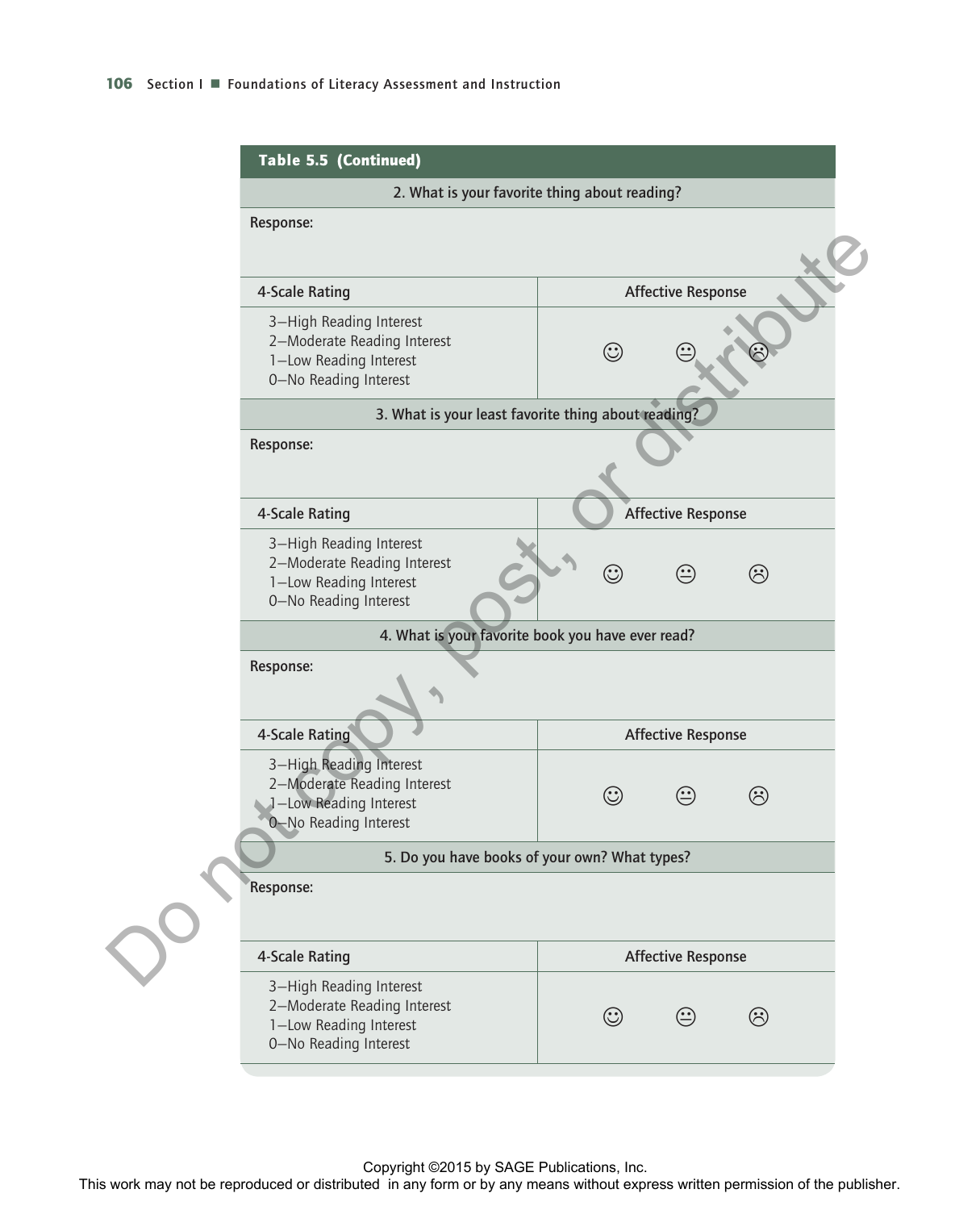| 4-Scale Rating                                                                                            |         | <b>Affective Response</b> |                             |    |
|-----------------------------------------------------------------------------------------------------------|---------|---------------------------|-----------------------------|----|
| 3-High Reading Interest<br>2-Moderate Reading Interest<br>1-Low Reading Interest<br>0-No Reading Interest | $\odot$ | $\bigodot$                | ☺                           | XE |
| 7. Do you like to go to the library? Why? Why not?                                                        |         |                           |                             |    |
| Response:                                                                                                 |         |                           |                             |    |
| 4-Scale Rating                                                                                            |         | <b>Affective Response</b> |                             |    |
| 3-High Reading Interest<br>2-Moderate Reading Interest<br>1-Low Reading Interest<br>0-No Reading Interest |         |                           | ඹ                           |    |
| 8. Do you read at home or read with your family? How so?                                                  |         |                           |                             |    |
| Response:                                                                                                 |         |                           |                             |    |
| 4-Scale Rating                                                                                            |         | <b>Affective Response</b> |                             |    |
| 3-High Reading Interest<br>2-Moderate Reading Interest<br>1-Low Reading Interest<br>0-No Reading Interest | $\odot$ | $\bigodot$                | $\left(\ddot{\cdot}\right)$ |    |
| 9. Do you like to read at school? Why? Why not?                                                           |         |                           |                             |    |
| Response:                                                                                                 |         |                           |                             |    |
| 4-Scale Rating                                                                                            |         | <b>Affective Response</b> |                             |    |
| 3-High Reading Interest<br>2-Moderate Reading Interest<br>1-Low Reading Interest<br>0-No Reading Interest | $\odot$ | $\bigodot$                | $\hat{\mathcal{C}}$         |    |
|                                                                                                           |         |                           |                             |    |
|                                                                                                           |         |                           | (Continued)                 |    |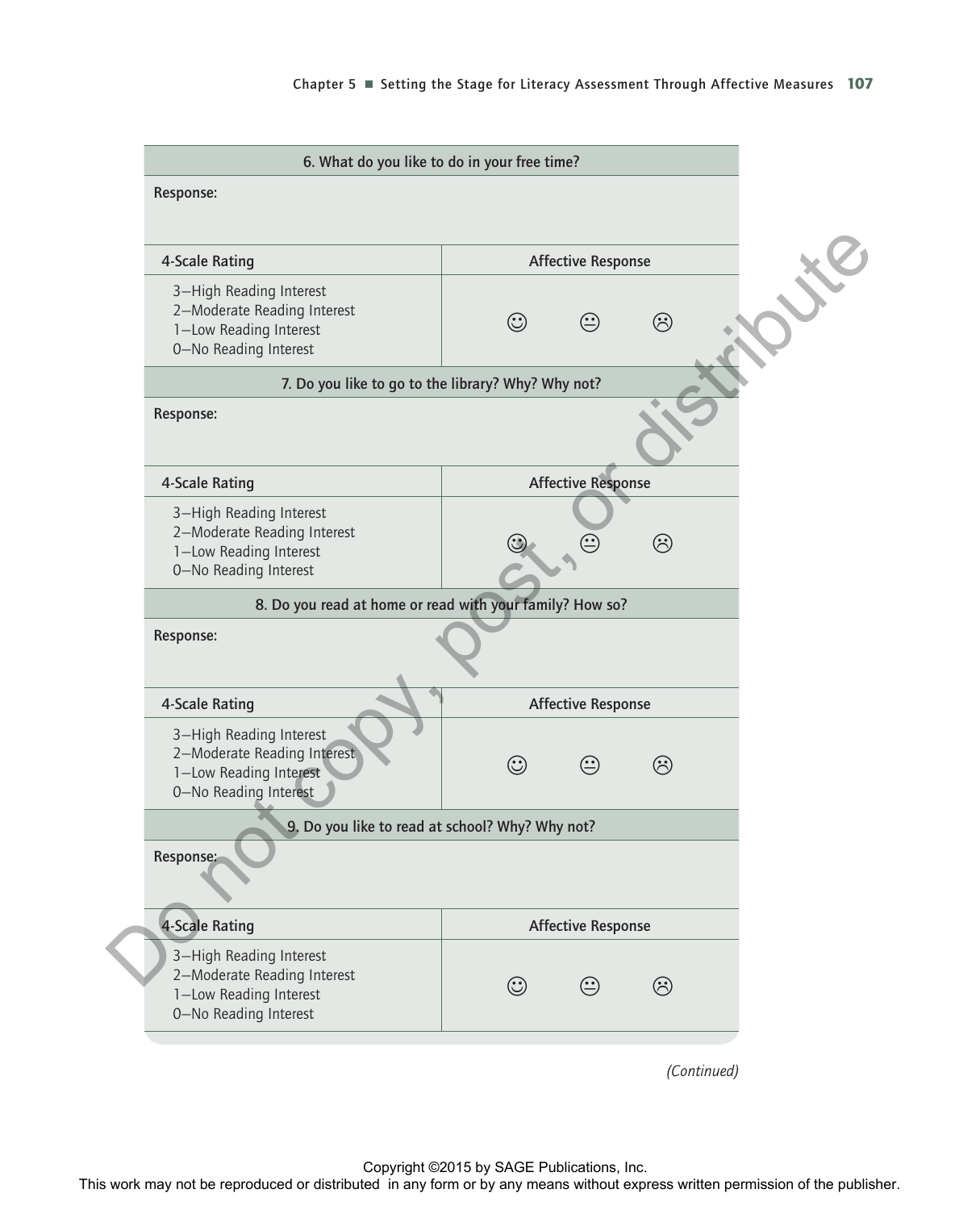| 10. What school subject(s) do you like the most?                                                          |         |                           |                           |
|-----------------------------------------------------------------------------------------------------------|---------|---------------------------|---------------------------|
| Response:                                                                                                 |         |                           |                           |
| 4-Scale Rating                                                                                            |         | <b>Affective Response</b> |                           |
| 3-High Reading Interest<br>2-Moderate Reading Interest<br>1-Low Reading Interest<br>0-No Reading Interest | $\odot$ |                           |                           |
| 11. What do you do well when you are reading?                                                             |         |                           |                           |
| Response:                                                                                                 |         |                           |                           |
| 4-Scale Rating                                                                                            |         | <b>Affective Response</b> |                           |
| 3-High Reading Interest<br>2-Moderate Reading Interest<br>1-Low Reading Interest<br>0-No Reading Interest | $\odot$ | $\bigodot$                | ඹ                         |
| 12. What's your favorite thing to do during reading instruction? Why?                                     |         |                           |                           |
| Response:                                                                                                 |         |                           |                           |
| 4-Scale Rating                                                                                            |         | <b>Affective Response</b> |                           |
| 3-High Reading Interest<br>2-Moderate Reading Interest<br>1-Low Reading Interest<br>0-No Reading Interest | $\odot$ | ☺                         | $(\hat{\mathord{\cdot}})$ |
| 13. How do you feel when you are reading?                                                                 |         |                           |                           |
| Response:                                                                                                 |         |                           |                           |
| 4-Scale Rating                                                                                            |         | <b>Affective Response</b> |                           |
| 3-High Reading Interest<br>2-Moderate Reading Interest<br>1-Low Reading Interest                          | $\odot$ | $\odot$                   | ⊗                         |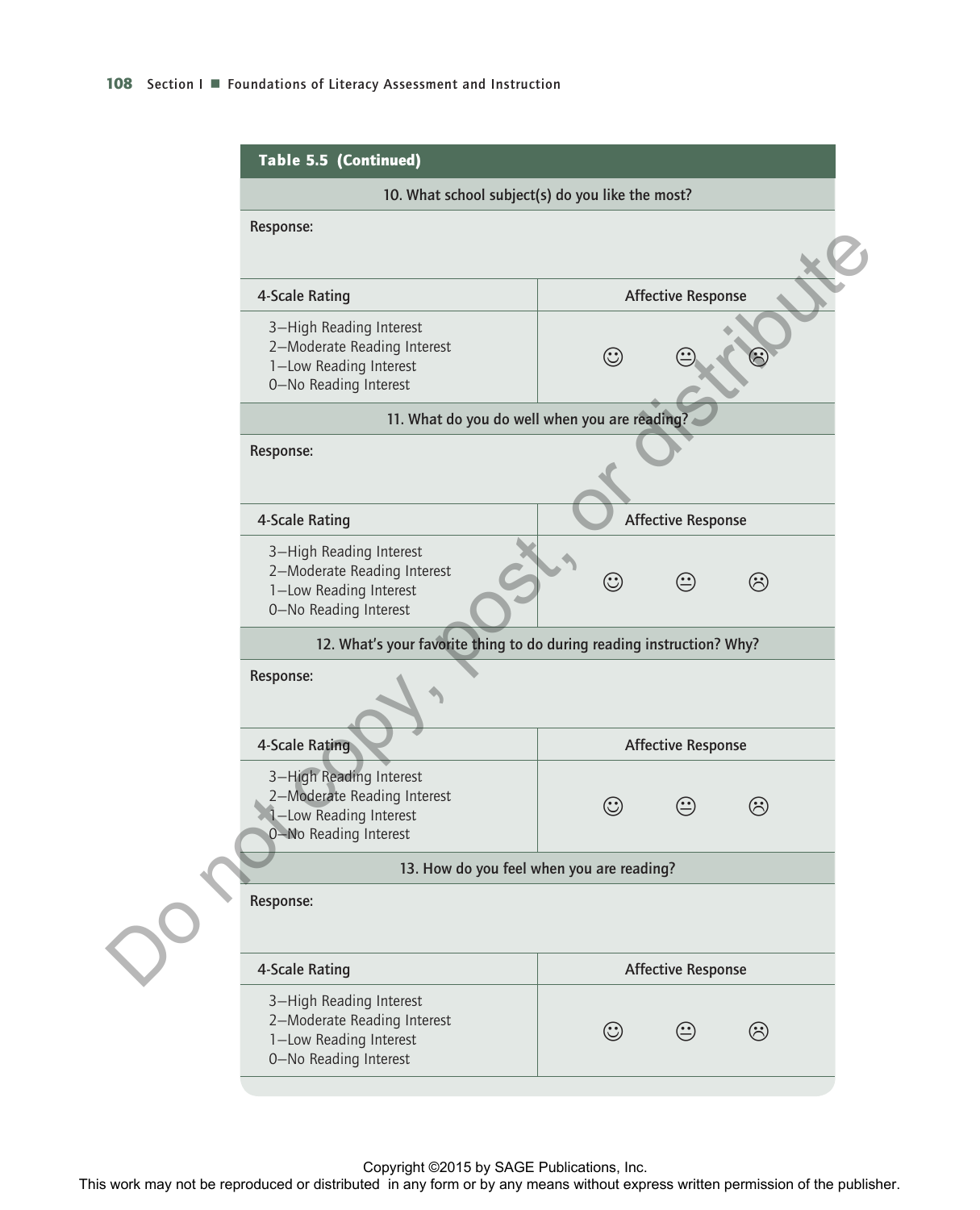| what would you change? Why?                                                                               | 14. If you could change one thing about your reading class,                                                                                                                                                                                                                                                                                                        |  |
|-----------------------------------------------------------------------------------------------------------|--------------------------------------------------------------------------------------------------------------------------------------------------------------------------------------------------------------------------------------------------------------------------------------------------------------------------------------------------------------------|--|
| Response:                                                                                                 |                                                                                                                                                                                                                                                                                                                                                                    |  |
| 4-Scale Rating                                                                                            | <b>Affective Response</b>                                                                                                                                                                                                                                                                                                                                          |  |
| 3-High Reading Interest<br>2-Moderate Reading Interest<br>1-Low Reading Interest<br>0-No Reading Interest | $\odot$<br>$\odot$<br>$(\dot{\gamma})$                                                                                                                                                                                                                                                                                                                             |  |
|                                                                                                           | 15. What do you feel about reading different kinds of books?                                                                                                                                                                                                                                                                                                       |  |
| Response:                                                                                                 |                                                                                                                                                                                                                                                                                                                                                                    |  |
| 4-Scale Rating                                                                                            | <b>Affective Response</b>                                                                                                                                                                                                                                                                                                                                          |  |
| 3-High Reading Interest<br>2-Moderate Reading Interest<br>1-Low Reading Interest<br>0-No Reading Interest | $\hat{\mathcal{L}}$                                                                                                                                                                                                                                                                                                                                                |  |
| 16. What goals would you like to set with me to accomplish by the end of the year?                        |                                                                                                                                                                                                                                                                                                                                                                    |  |
| Response:                                                                                                 |                                                                                                                                                                                                                                                                                                                                                                    |  |
| 4-Scale Rating                                                                                            | <b>Affective Response</b>                                                                                                                                                                                                                                                                                                                                          |  |
| 3-High Reading Interest<br>2-Moderate Reading Interest<br>1-Low Reading Interest<br>0-No Reading Interest | ⊕<br>$\odot$                                                                                                                                                                                                                                                                                                                                                       |  |
|                                                                                                           |                                                                                                                                                                                                                                                                                                                                                                    |  |
| scale and affective check-offs.<br><b>Using Visuals to Gauge Reading Engagement</b>                       | rating scale to quickly check as each question is addressed. We recognize the importance<br>of analyzing student responses for facial and body responses—hence the inclusion of the                                                                                                                                                                                |  |
| in gaining feedback that acknowledges and respects students' diversity. For younger stu-                  | When teachers match learning styles with interest inventory preferences, there is<br>greater opportunity to determine how best to encourage reading engagement and results<br>dents, familiar pictures and bright colors can bring into play a level of comfort in making<br>choices about early reading endeavors. The Butterfly Visual Learning Styles Inventory |  |
|                                                                                                           | Copyright ©2015 by SAGE Publications, Inc.<br>This work may not be reproduced or distributed in any form or by any means without express written permission of the publisher.                                                                                                                                                                                      |  |

### Using Visuals to Gauge Reading Engagement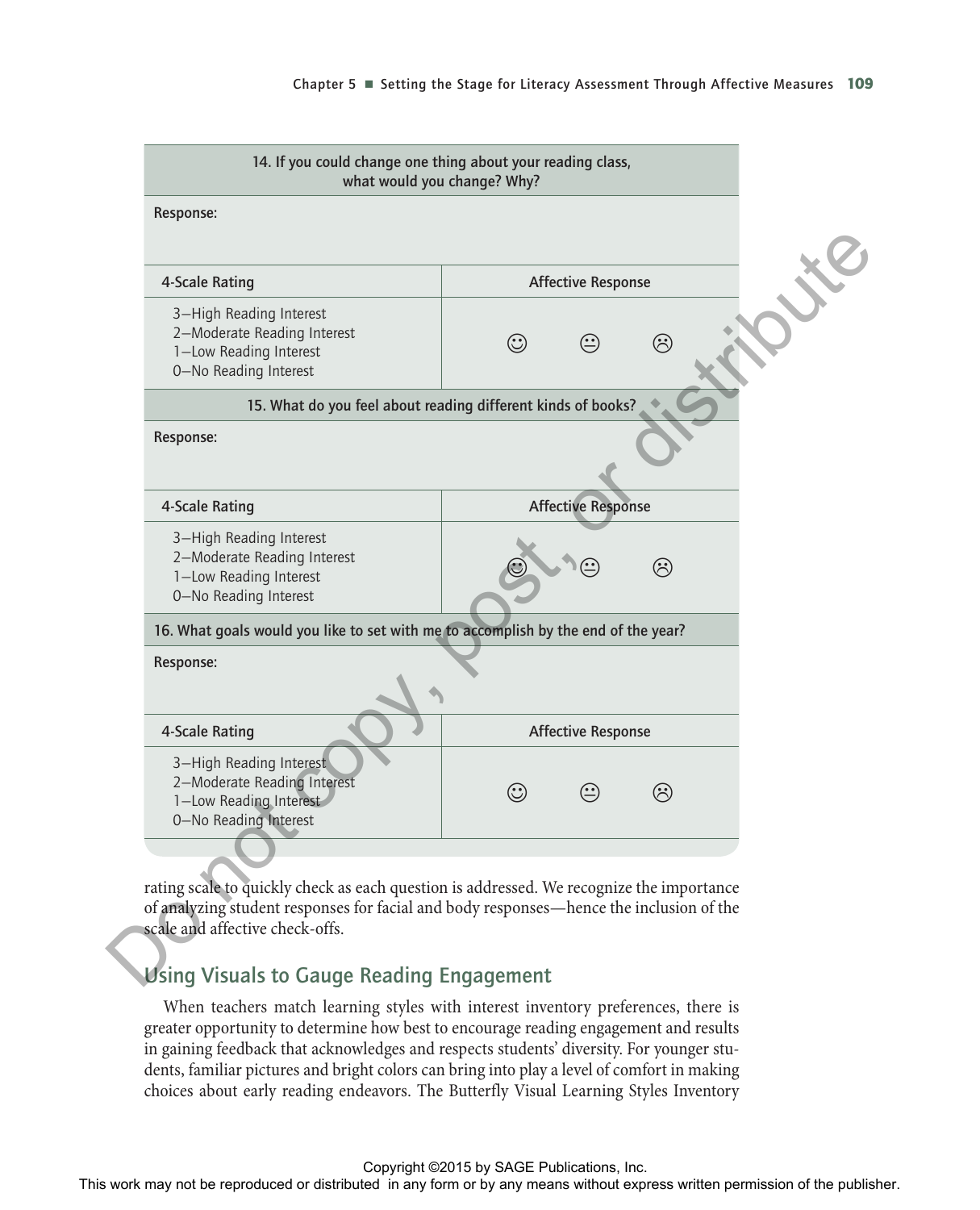queries use learning style choices: tactile (teddy bear), visual (lots of pictures), listening (reading aloud), or musical (songs and music). This inventory could elicit a discussion about various ways young children connect to reading, why differing approaches all contribute to a life of literacy, and how they can value them. Teachers can find various templates that relate to the pictures or themes in a **picture book** and develop their own visual learning styles interest inventory. The sample provided in Figure 5.1 was developed by graduate student Alicia Sherman, MST program, SUNY Plattsburgh (2011).



### Thought-Bubble Picture Self-Assessment

Many readers have positive literacy identities; however, many reluctant readers do not. As struggling students progress through the grades, they become adept at hiding their true feelings about the act of reading. "As teachers, we need to recognize the importance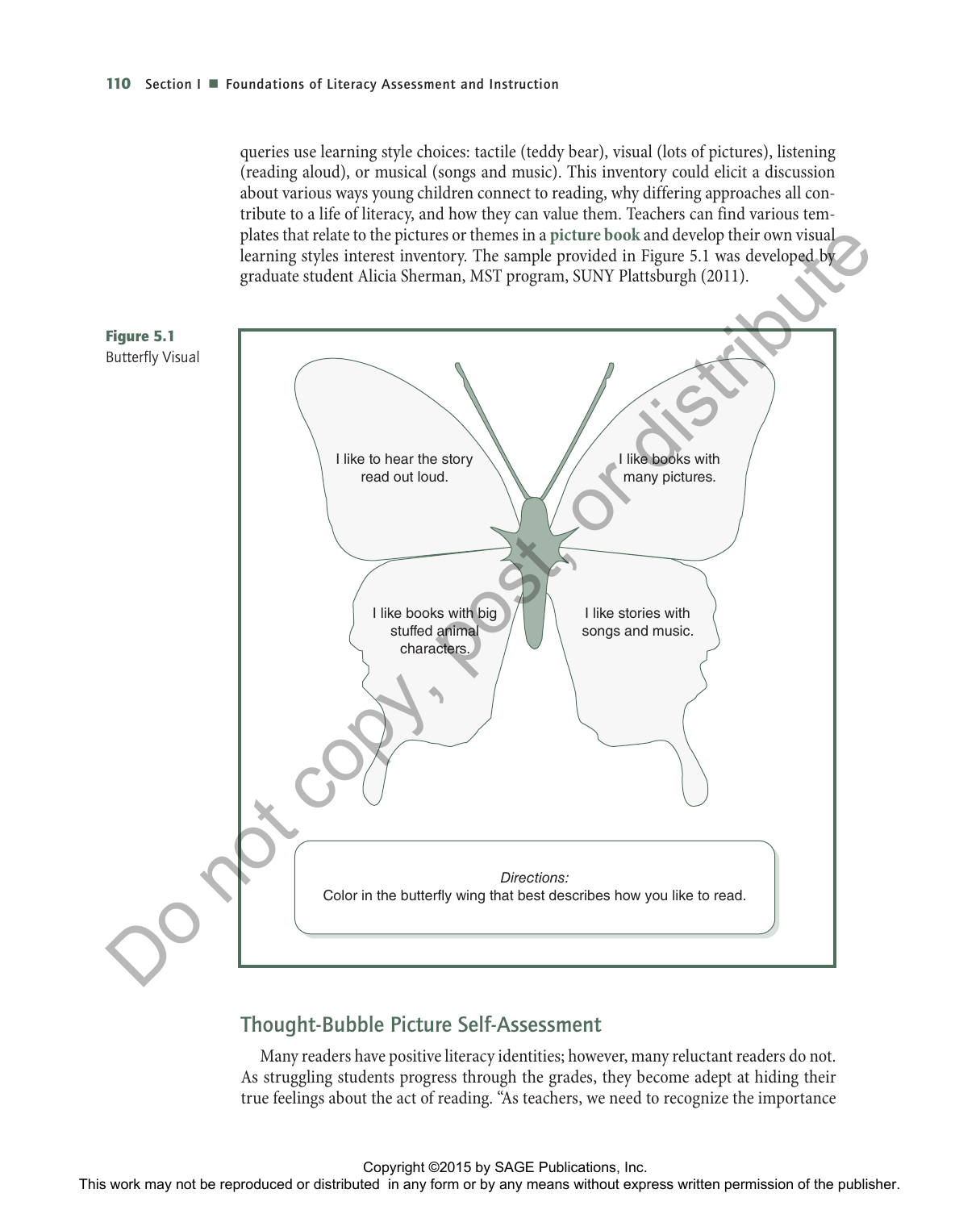of how students perceive reading and the emotions they feel" (Zambo, 2006, p. 802). The following scenario describes the feelings and actions of a struggling student:

A fifth grade student, Lee, feels no joy in reading. He has struggled as a reader since first grade and feels overwhelmed by the demands of science and social studies texts. Consequently, he avoids reading for pleasure, even though he loves to know about NASCAR. He is convinced he will never be a good reader and when he is in guided reading, he often stares around the room, asks to go to the bathroom, or puts his head down on the table. He becomes anxious when he hears the teacher call for guided reading groups to form. In his mind, reading is linked to failure and negative experiences. (p. 798)

Zambo (2006) suggests that teachers gauge their students' perceptions about reading through thought-bubble pictures. Samples of blank thought bubbles are provided in Figures 5.2 and 5.3. Thought bubbles can contain negative or positive perceptions



*Directions:* Pretend this boy is you reading a book. Draw his expression, including his eyes and mouth. Then write or draw what he is thinking about while reading. The work may not be reproduced or distributed in any form or by any means whole experimental or distributed or distributed or by any means who have a state of the publisher. This was not be a state of the publisher. This w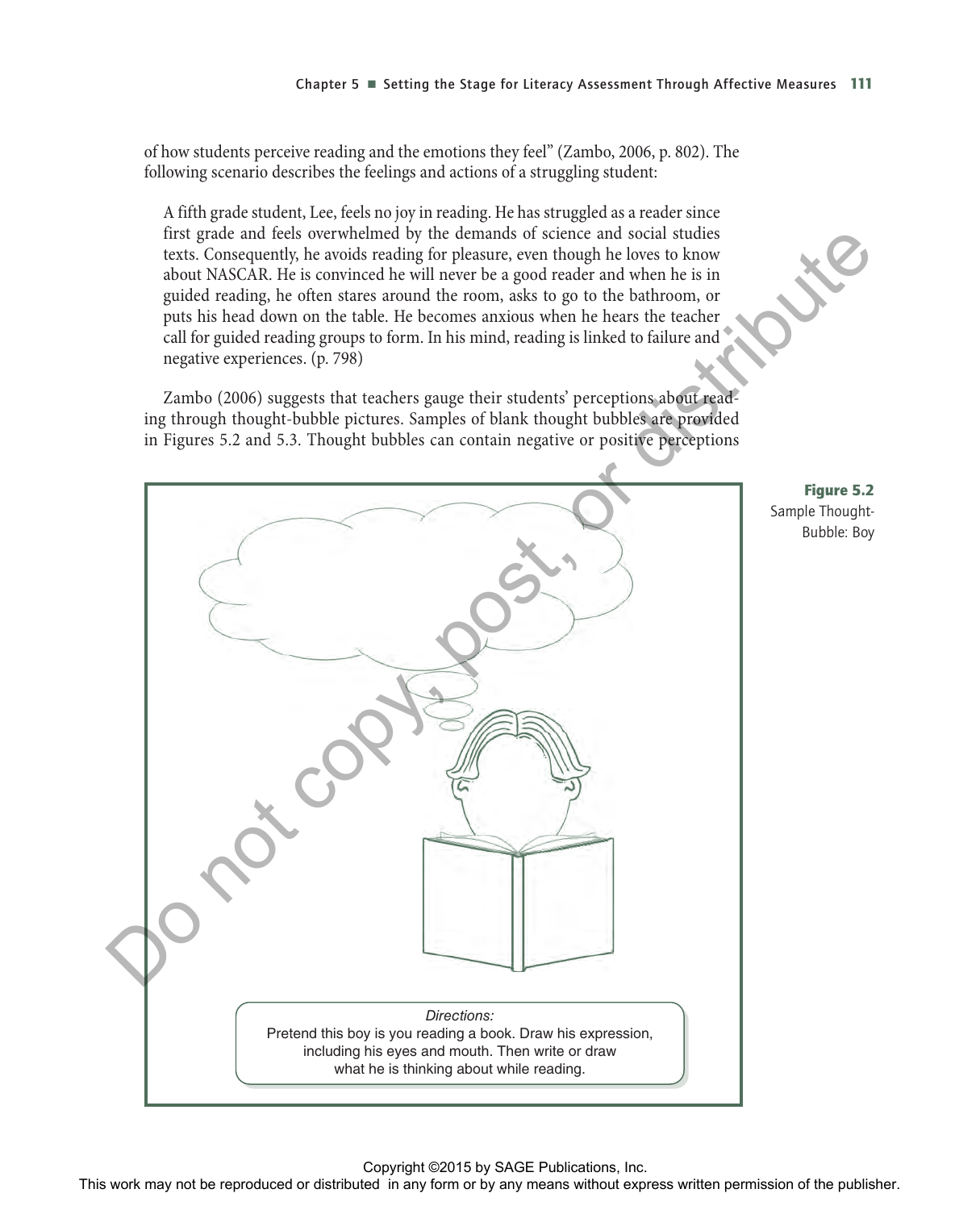#### **112** Section I ■ Foundations of Literacy Assessment and Instruction



and emotions concerning reading. Through drawings and captions, readers are encouraged to express what a character (they as readers) is thinking or feeling during the act of reading.

Zambo (2006) cautions teachers to ensure the reliability and validity of their interpretations by asking another observer to score the bubbles. Positive, neutral, and negative ratings based on physical features of characters, as well as symbols, signs, and emotive words, aid teachers in interpreting student self-assessment of their reading. Thought bubbles serve as a valuable check for positive reading attitudes and negative reactions. Teachers can offer varied reading choices, including graphic novels, comics, and e-texts, to stimulate reading interest.

# Motivation: Reading Resiliency and Maturity

Reading resiliency is a critical habit that supports a love of reading. However, reluctant readers do not habituate resiliency since their negative attitudes about reading prevail. As noted, there are many reasons for student pessimism, but as facilitators of literacy, we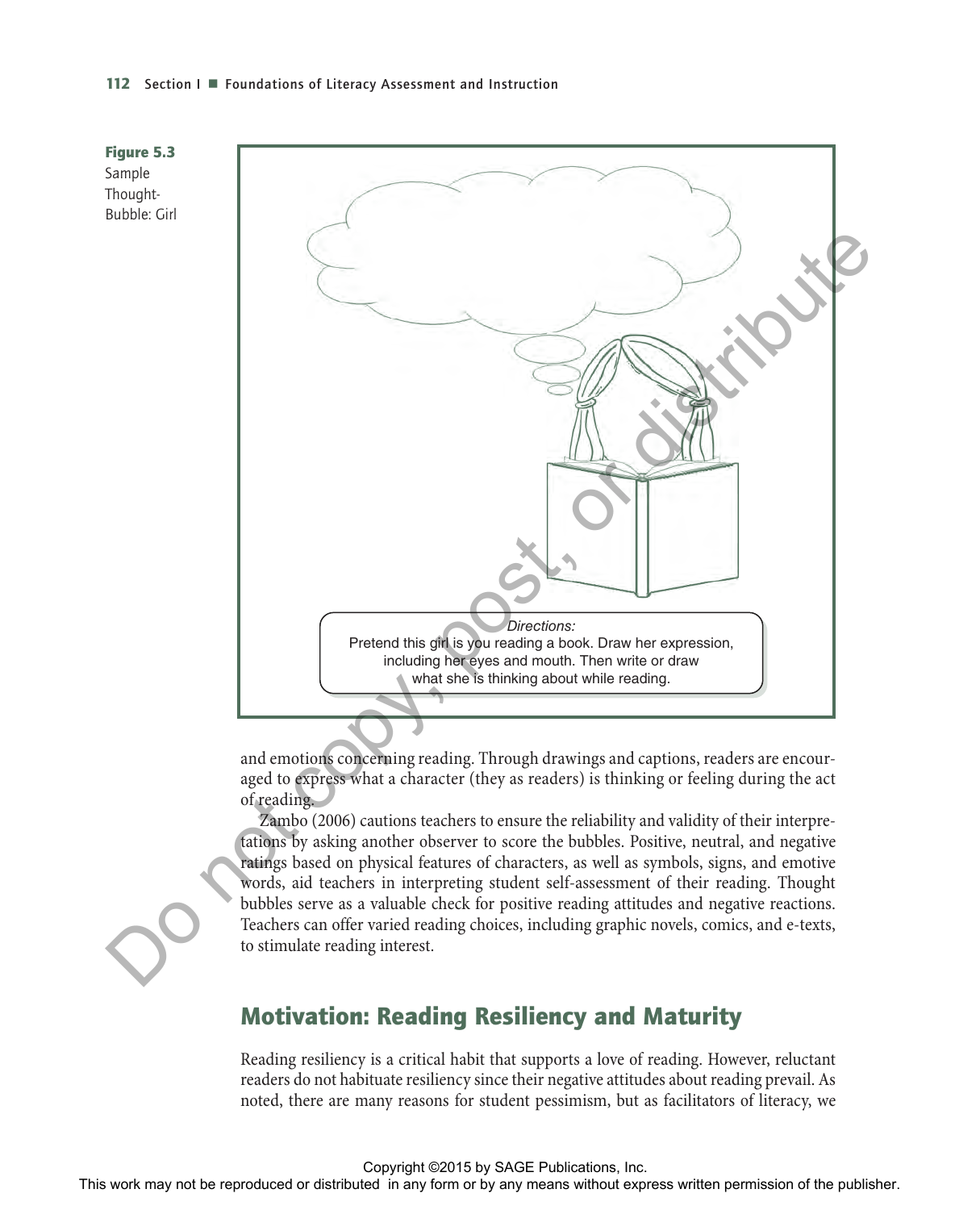hold the key to turning that attitude around. One fun and easy way to change student attitudes is through buddy reading.

### Buddy Reading

Along with book choice and allocating chunks of time for pleasure reading during the school day, setting up a **buddy reading** program can foster positive attitudes toward reading, improve confidence, develop a love of books, and perk up self-esteem (Friedland & Truesdell, 2004). There are many configurations of cross-age reading older students with primary students or high school students with intermediate or middle school students—however, the point of the program is promoting an experience of mentorship or **reading resiliency**. Some caveats for a successful student program include these basic elements:

- Primary students should have the ability to read independently.
- Grade levels should be spaced out enough to provide a mentoring experience—for example, second grade and sixth grade.
- Partners should remain together throughout the program and be same-gender pairs.
- The program should span several months and consistently occur at a designated time and day (for about 30 minutes).
- Buddies should have a quiet, comfortable place to read.
- A significant number of books should be available for self-selection, with a variety of reading levels and genres represented.
- Materials should be stored together, including a large plastic bag to tote books, reading logs, and writing materials (Friedland & Truesdell, 2004).

Cross-age tutoring can be beneficial for both students involved, with the positive elements of reading aloud to and with younger students, appropriate book choices, reading with fluency and expression, and follow-up questions. A reading log that lists the books read and how well the students liked each book is recommended. Teacher modeling of the procedure as well as monitoring of the relationships in student pairs is essential. Obtaining feedback midway through the program will gauge students' interest and engagement in the process (Friedland & Truesdell, 2004). A Buddy Reading Survey can provide a clue to the reluctant reader's resiliency and maturity in taking on the mentorship of a younger student (see Table 5.6).

Buddy reading is a powerful motivator for students disinclined to read. When such a reader engages in reading aloud to a younger student a text he or she has practiced reading and feels a level of comfort with, that reader will experience a measure of success. As Vacca, Vacca, and Mraz (2010) contend, "Reading aloud can spur student interest in a topic. After hearing a book read aloud, students are much more likely to pick up books on this topic, and related ones, on their own" (p. 383). **Maturity** in making informed book choices is the sign of an advancing reader. With maturity, students are aware of their reading abilities, including likes and dislikes, strengths and limitations. For example, students might recognize that informational books on choice topics are more engaging to them than fairy tales or tall tales. Moreover, they discover that informational books contain glossaries of challenging terms to support fluency. Along the book may not be represented or distributed or distributed in any form or by any means when  $\sim$  be reproduced to the publisher and the publisher. The comparison of the publisher and the publisher and the publish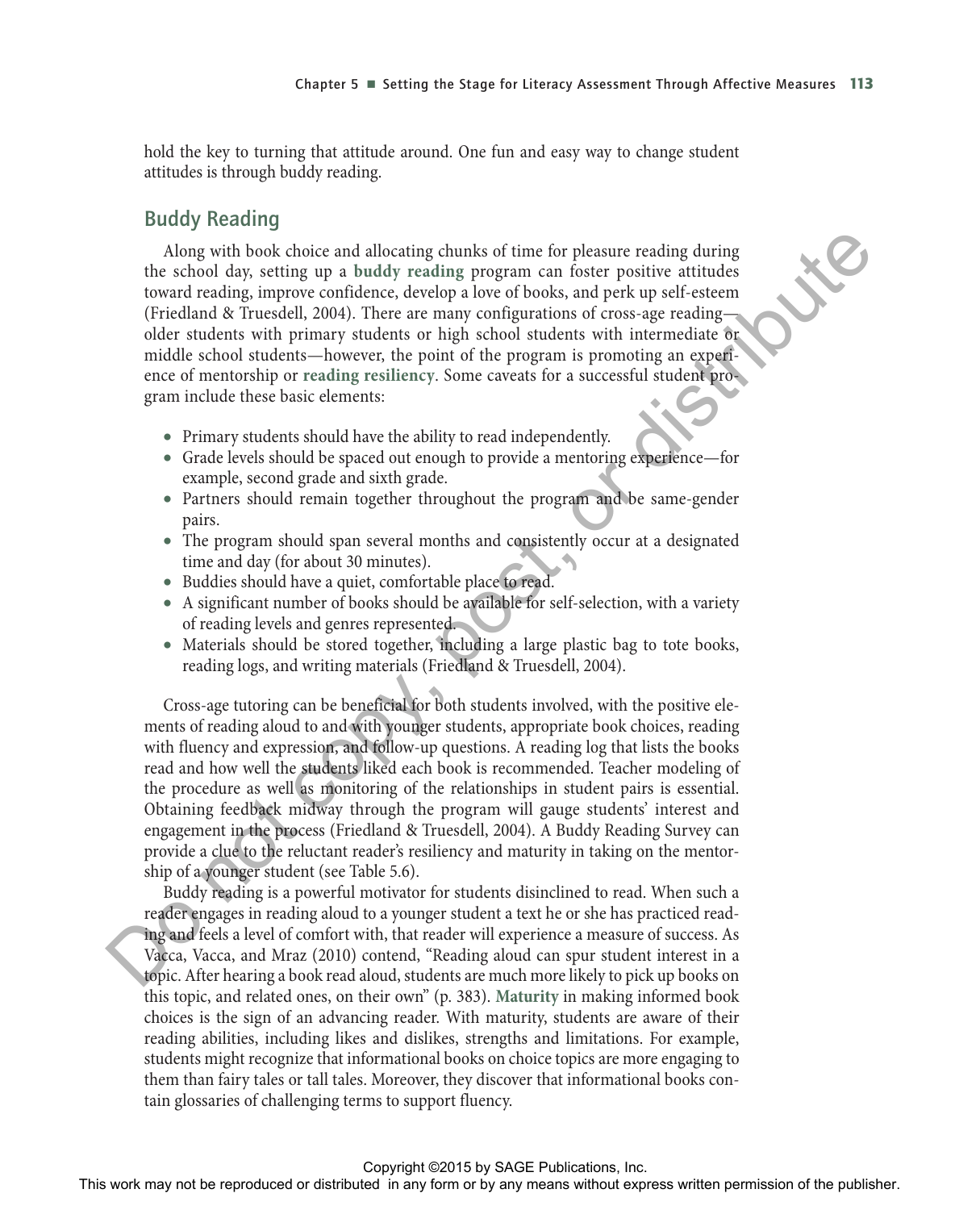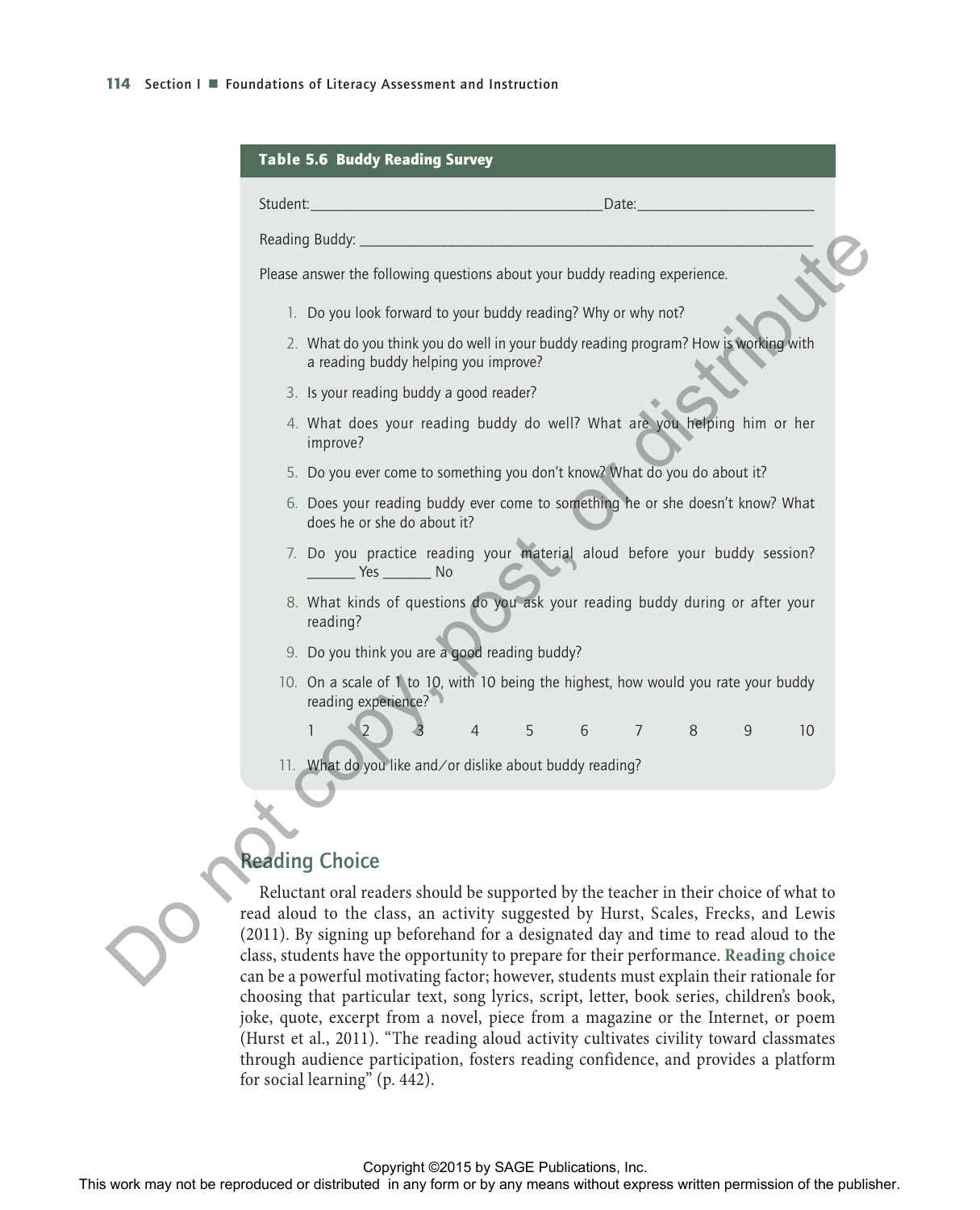### Reading Incentives

Teachers struggle with decisions about the use of reading incentives. Various groups offer reading incentives, some dubious or even detrimental to true literacy motivation. Other incentives support reading recognition, expertise, and celebration. Typical incentives include the following:

- Classroom incentives: "Place a check on our classroom reading chart for completing the book. Good work!" (Recognition)
- Reader's chair: Like writer's chair, the student highlights the book read. (Expertise)
- Home-based incentives: "If you finish reading your chapter, we will go get ice cream?" (Food) "You cannot go out to play with Sam until the book is read." (Leisure time)
- District incentives: "Let's turn in our parent-signed reading sheets toward our Pizza Hut reading points." (Group pressure)
- Community incentives: "Join us Tuesday, November 12 for our Celebration of Literacy at the Rotterdam Library." (Celebration of literacy)
- Commercial incentives: "Let's get on the computers to use Accelerated Reader." (Commercial reading incentive program software; not recommended)

Our advice is to carefully consider the use of reading incentives and check with parents/ guardians about their allocation of incentives. Also, remember that the previous grades' teachers may have used incentives that benefited students. Find out what incentives were used and why. Reading motivation can be broken down into two main components: intrinsic and extrinsic (Hilden & Jones, 2011). As teachers, our primary aim is to nurture the intrinsic love of reading and book choice over other activities. The rest of the repression of the repression of the repression or the rest or distribution in a state of the rest or by any means with the rest or by any means with the rest of the rest or by any finding the rest or by an

# Teachers' Questions About Reading Motivation

- 1. *Should I provide rewards for student reading?* Books as prizes are the best! Offer students rewards that are directly related to the act of reading, such as a bookmark or book cover. Check out the Scholastic Reading Club, which offers teachers inexpensive book sets.
- 2. *What intrinsic rewards can teachers employ to engage reluctant readers?* Social motivation to read can act as an intrinsic reward. To boost intrinsic motivation, allow students to share with others through book chats, while eating lunch with the principal, or by turning a book into a reader's theatre enactment.

3. *What can I do to help a young reader who has consistently received extrinsic rewards from parents for at-home reading?* What well-meaning parents do to provide incentives is a family matter; however, if students react when no extrinsic reward is given for reading in the class, the teacher may discuss with parents his or her viewpoint as far as reward giving in school.

4. *What is the reward proximity hypothesis (Gambrell, 1996)?* This hypothesis suggests that the type of reward for reading can influence the type of motivation engendered. According to this hypothesis, if a book is given as a reward, students will be more likely to read than if given a token such as candy or a pencil.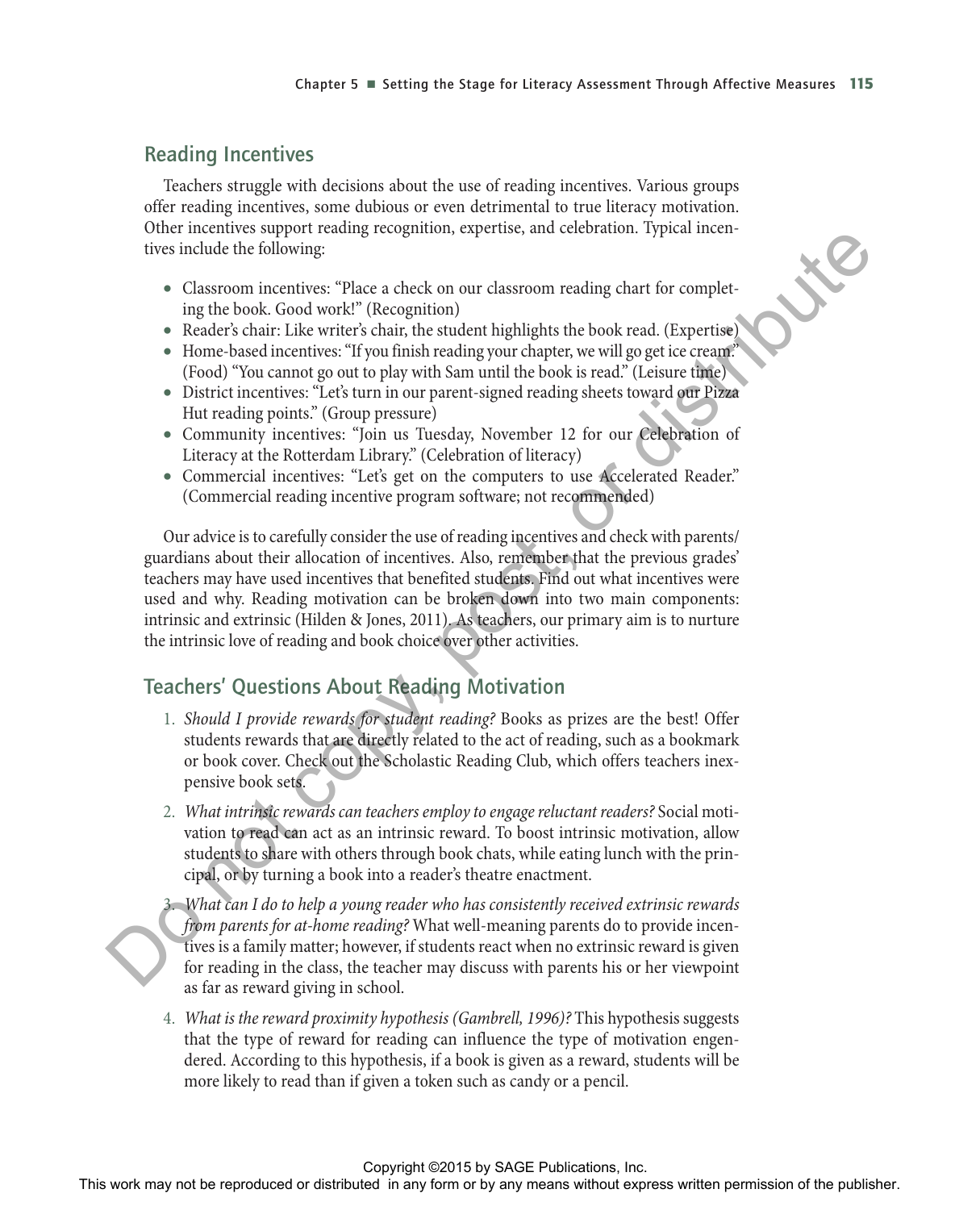### English Language Learners and Motivation to Read

ELLs' motivation to read may rely on dynamic variables different from those for a first-language learner. A study by Protacio (2012) found variables that focused on ELLs' acclimatization to American schooling and social networks as a rationale for reading motivation. She identified instrumental motivation—meaning that reading is taken on for the value of the task tied to academics, such as passing a test. Another motivation for ELLs concerns integrative motivation, or using reading to acclimate and learn about a new culture. Another factor to consider is the second-language student's perceived competence in the reading task. Sometimes levels of higher English proficiency account for higher reading motivation but not always. Coupled with this factor is the use of engaging and exciting reading materials for ELLs. and may have the rest or distribution to American Action and the results are actions to the reproduced or the results of the rest field to action the publisher. See that the publisher action of the publisher and the publi

Here are some factors Protacio (2012) identified through her research study of six male ELLs. After each factor, some activities to support reading motivation are also listed.

- Sociocultural environment—ELLs are motivated to read because of family members and friends in their immediate environment.
	- $\circ$  Families are encouraged to share in at-home reading with students, check homework, and read aloud in their native language and English at home.
- Integrative orientation—ELLs use reading as a way to form bonds with their American peers and learn more about their new culture.
	- $\circ$  Buddy reading is the perfect reading venue to connect with peers. Consider reader's theatre and dramatic readings.
- Instrumental motivation—ELLs are motivated to read because they realize the value of reading in further developing their competence in English.
	- $\circ$  Celebrate small steps in the acquisition of English for students, label classroom objects in other languages, and support cultural exchange opportunities.
- Perceived competence—ELLs' perception of their English abilities is related to their motivation to read in English.
	- Discuss student's perceptions of their reading abilities to form a plan for progress, highlight student readers as experts in student read-alouds, and have students journal about their reading successes.

In sum, this chapter provides usable ideas, assessments, and strategies to support reading motivation, as research clearly validates the affective nature of reading. Getting students to a level of self-regulated learning and academic resiliency is crucial to developing goal-oriented readers as well as circumventing resistance to reading. Work hard to develop drive to read as a top priority in your daily literacy dialogue with students.